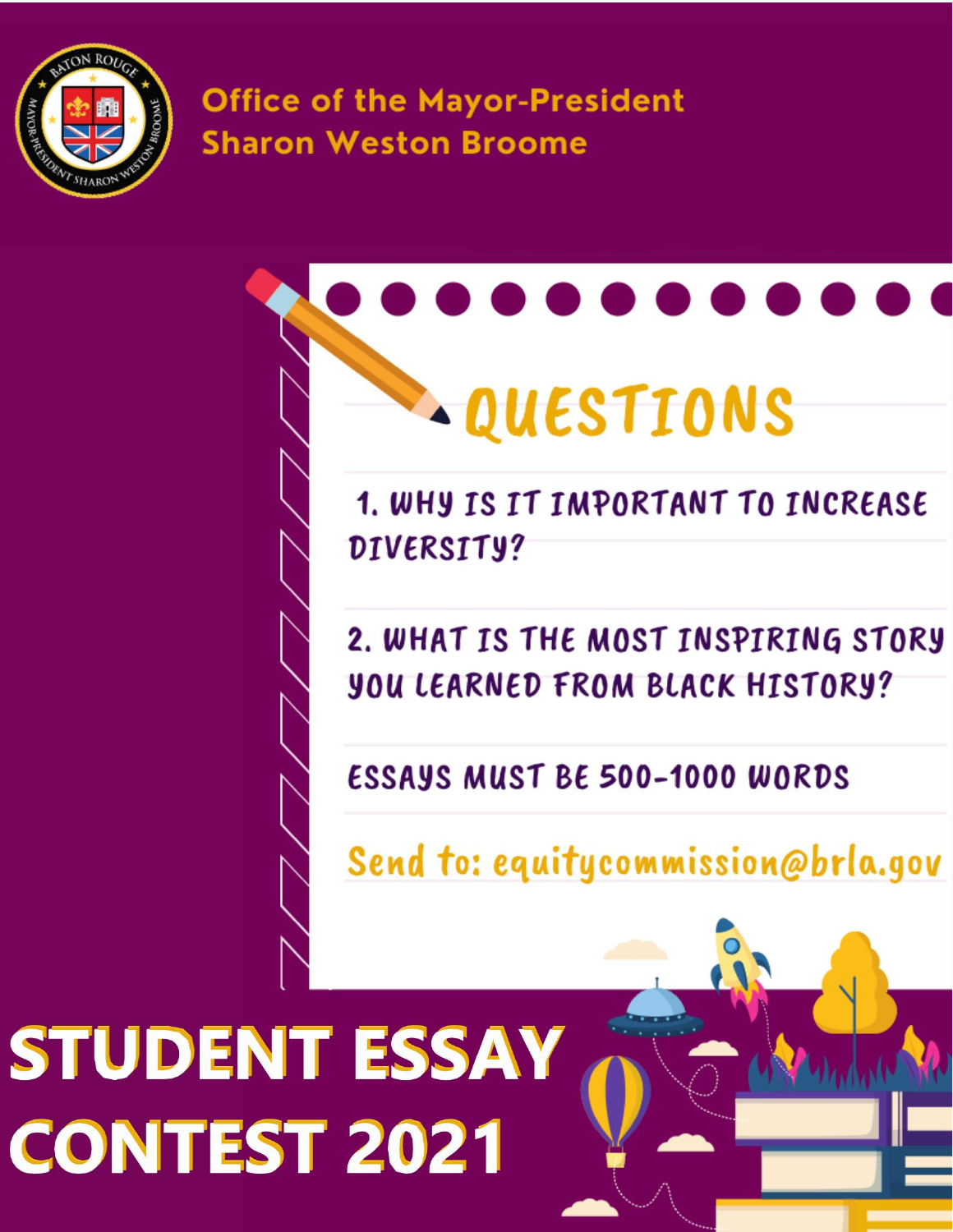## **Why is it important to increase diversity?**

Word count: 559 (only including essay)

Kamryn Lemon

Mckinley High School 03/20/03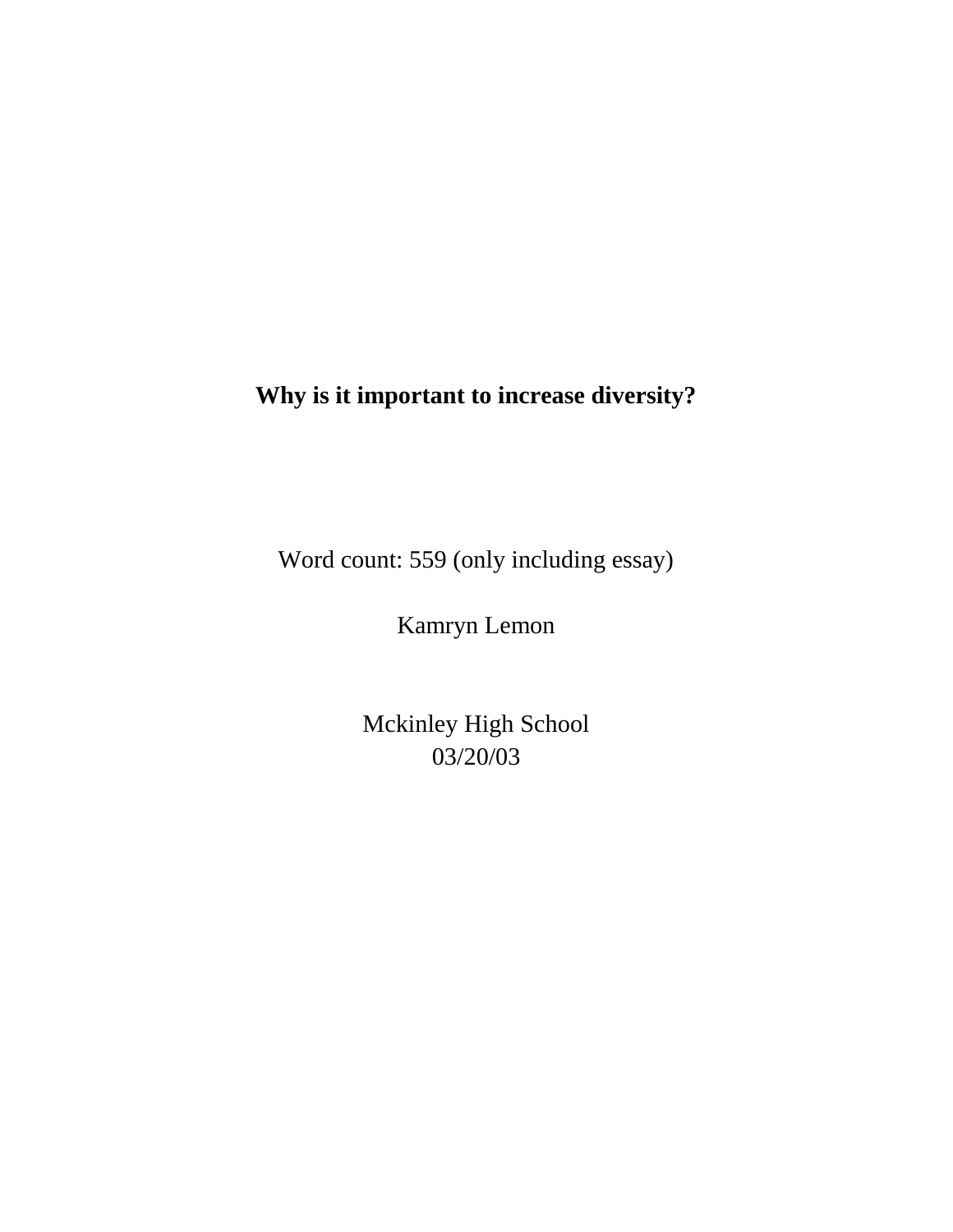Why is it important to increase diversity? Kamryn Lemon Mckinley Senior High School Senior

"*Why is it important to increase diversity?"* When you think about it, the answer is actually quite simple. You want to increase diversity because diversity encourages growth & maturity. When you've encountered diversity you're able to give a large variety of outlooks, opinions, and ideas. For example, If you live in an area where it's strictly the same type of people, race, culture, and similar beliefs. When you're exposed to a new setting you'll know things that could help someone, you'll be more open or accepting to views you haven't heard of before, and you'll be informed enough to know how to properly ask questions and react to things you aren't used to.

"When you're exposed to a new setting you'll know things that could have been helpful." This point is important because there are situations where someone knowing how to do a certain thing has saved a life. In my case, I was grocery shopping and there was a Latino family standing by the checkout. They knew only a little English. When I got closer I heard the store manager being very rude to them about how they need to come back when they know more English. It genuinely broke my heart, and after that day I scheduled spanish classes at my school, so that next time I could help someone. I lived in a predominately black community & went to a predominately black school, and simply being in a more diverse area could have helped me communicate with them or could have influenced me wanting to learn the language earlier.

"You will be more open or accepting of views you haven't heard of before." In society today, there are a lot of people who represent how being in more diverse communities can have a positive effect on not only your growth and success but also your respect and understanding of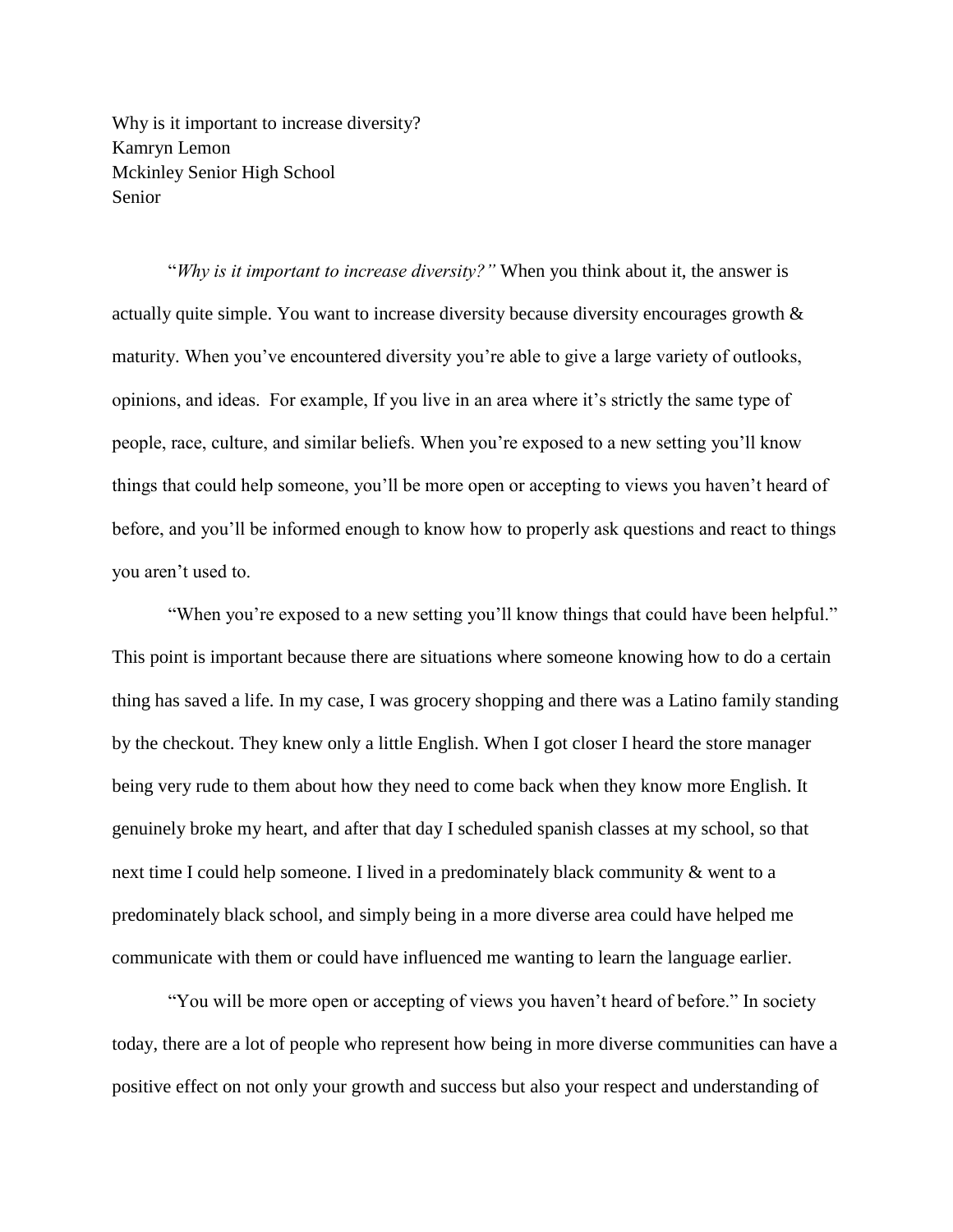different people's values & practices as a whole. Really diverse communities can help combat things like racism and homophobia. Diversity can do that by introducing you to people and things that will help you mature. You'll know what you shouldn't say and how to draw in certain people. All because you were submerged in an ocean of different ideas.

"You'll be informed enough to know how to properly ask questions and react to things you aren't used to." Diversity can prevent unwanted confrontation and misunderstandings. This is a quote best suited for children or anyone who hasn't fully grasped the concept of being respectful. Children ask questions, whether it's uncomfortable to answer or totally outrageous. You can prevent some offensive questions from being asked by introducing them to different types of people, tasks, and foods and teach children while they are young that people come in many forms, follow different religions, and like different things. When they are older they'll know how to respect things they question and they'll know not to let things they see on the outside distract them from success.

In conclusion, it is very important to increase diversity. It is overall the easiest way to prevent a lot of negative encounters and make people feel more accepted. It might not be easy because despite the many good things about increasing diversity, some people will always choose to stay on the wrong side of things. But increasing diversity will be the reason why they question their motives.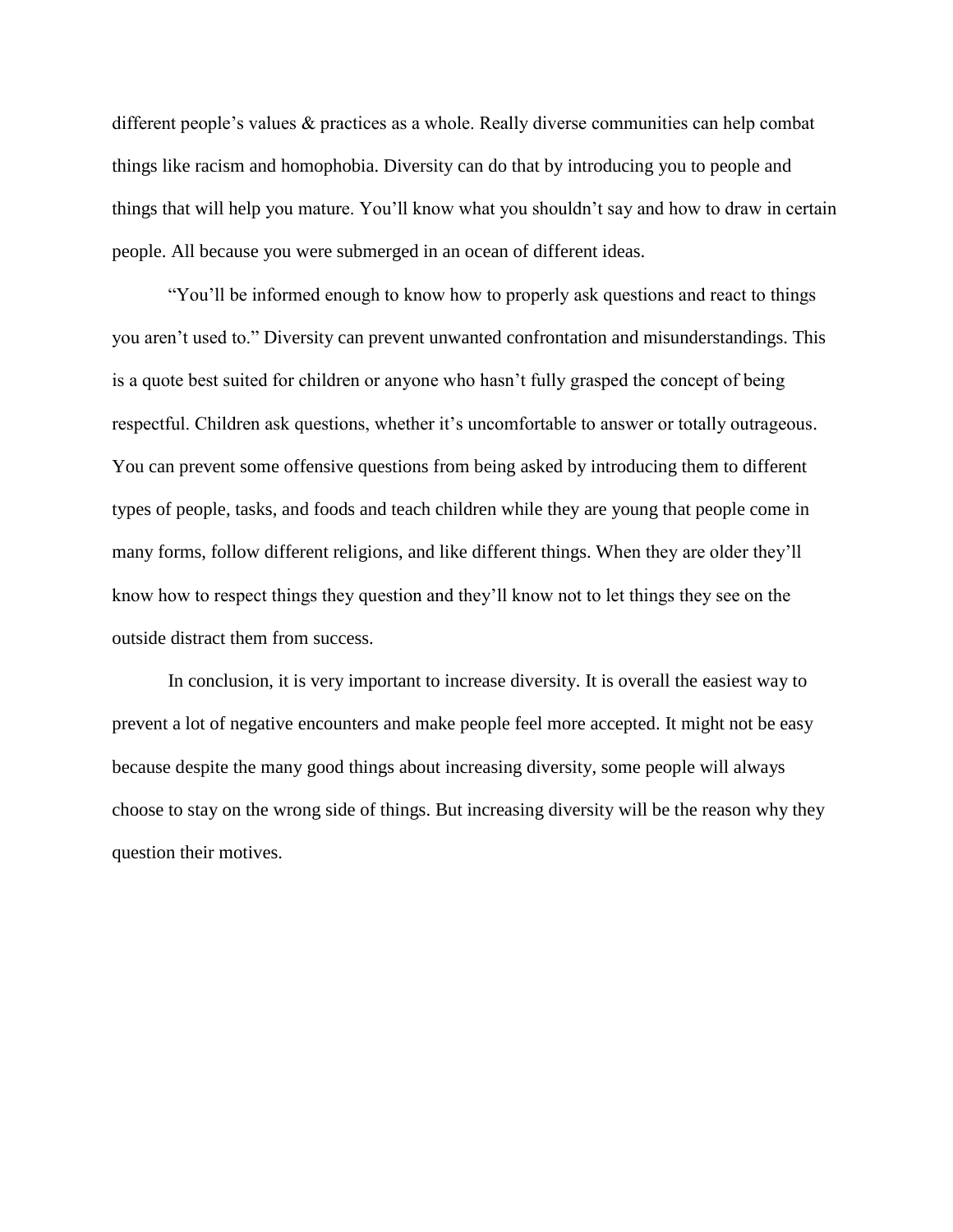# **Ann Marie Walker**

The Importance of Diversity in Society

Southern University Laboratory School

Senior Class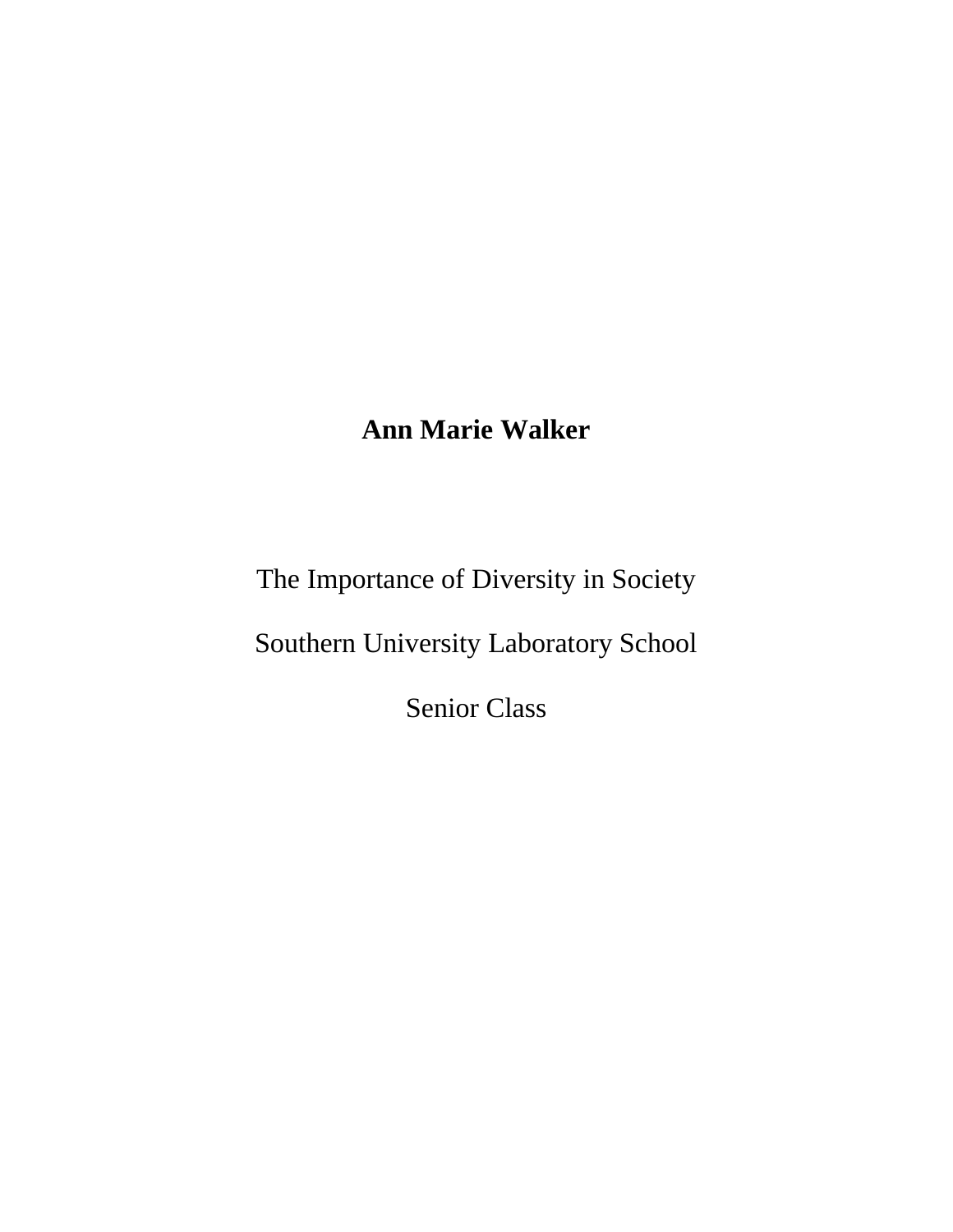The Importance of Diversity in Society

Diversity, according to Merriam-Webster's dictionary, is defined as "an instance of being composed of differing elements or qualities." As humans, it is important that we use each of our God given elements and qualities to share with the world in such a way that we inspire future generations. Furthermore, it is important that we join with others and their qualities so that we may show astounding works to our society, thus showing true diversity and power.

"A house divided against itself cannot stand." This quote was given by the late former President of the United States, Abraham Lincoln. No matter how many years ago this was given, the quote still holds true. When you think of a house and its physical structure, if it were split in the middle, the house would cave in and self-destroy. This is because all the pieces of material put together for that house were meant to be together. They were molded specifically for each other. Splitting a house in half would take away from one side of the house, allowing one half of the house to have to overcompensate for the other side. So as the analogy expresses, a house cannot stand while it is divided, and neither can a family or society. For example, when members of a family are constantly disputing over small or large matters, a division will be created in the house. Tension will arise and normally a conversation will have to take place in means of deescalating such tension. This is the same for members of society. In the early 1900s when physically active segregation was present, Black people and Whites were too busy being divided instead of coming together for a common good for society. Think about it, if people would put aside their differences for a common good, imagine how much power our world would have. If both parties could bring something to the table, there would be no worry about anyone going hungry physically and figuratively. Therefore, no matter race, gender, sexuality, career, interests,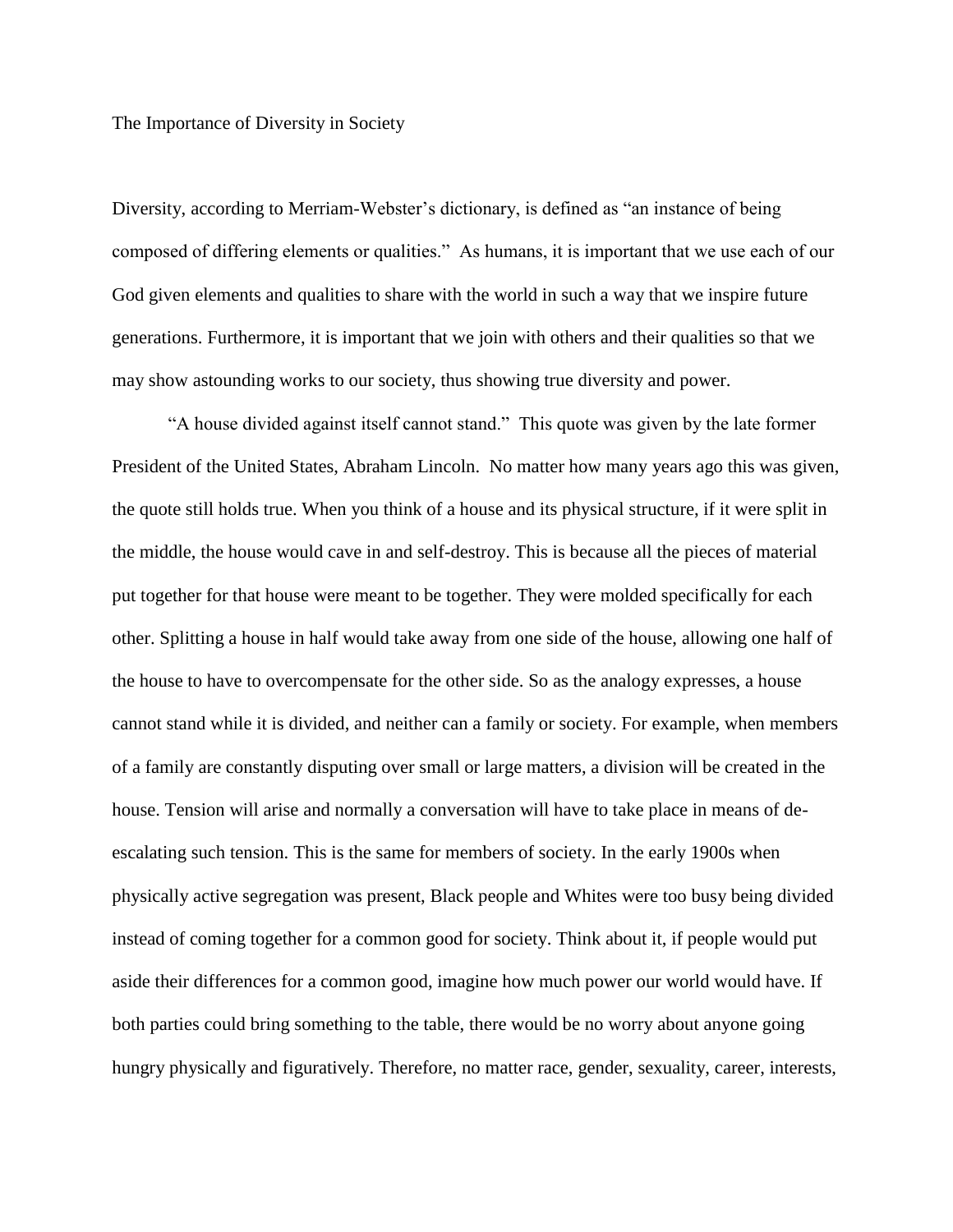or hairstyle, it is important and vital to keep others close and to come together with our qualities and elements, rather than dividing over differences. "A house divided against itself cannot stand" and neither can a group of people trying to build a good society, where its members can grow up correctly, with good morals.

The power we, as a people in society hold is remarkable. If every single individual would tap into their potential and true inner self and start using their elements and qualities for more than themselves, this world would be far more advanced than it is now. What we need to understand is that through diversity, there is power. Being diverse does not mean that we have less power, and it does not mean that we are trading on who we are or where we come from. It simply means that we find power and truth in being together with other people who can contribute to the success of our nation and ourselves.

Diversity is what we make of ourselves and the people around us. We are far stronger together than we ever will be divided. So why is diversity important? It is important so that we may recognize the power we hold and how our elements and qualities, though different and similar, have contributed to our society.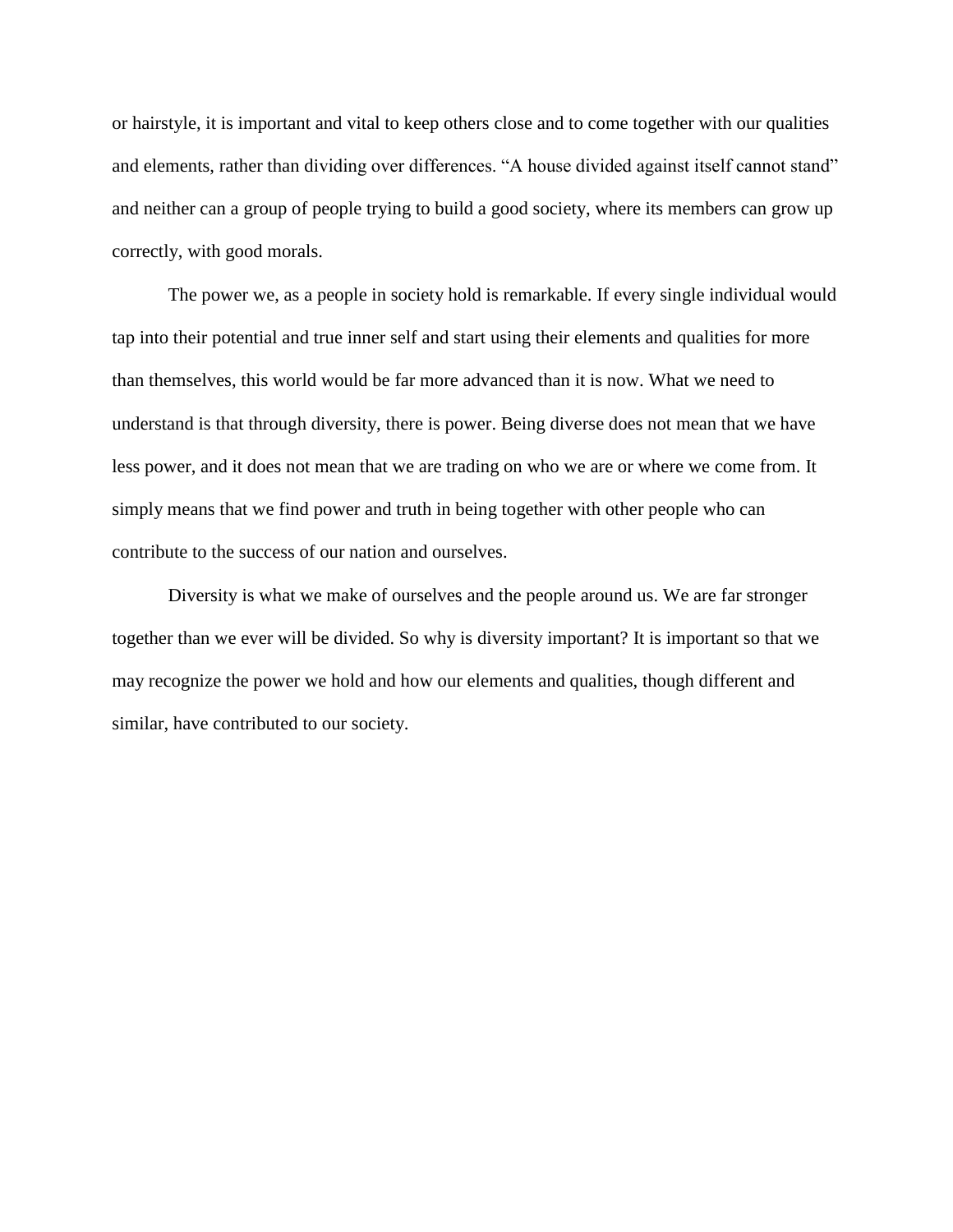## **Aniya Dunn**

## **Why is it important to increase diversity?**

Diversity improves the quality of human life. As a little girl, I remember watching my favorite television shows that were often filled with white faces and white traditions. At the time, I didn't realize how much the lack of Black representation was altering the way I viewed myself. One day, I found myself sobbing in the mirror because I didn't understand why my hair was dark and thick and not blonde and straight like Miley Cyrus'. Luckily, my parents noticed the negative impact that the lack of diversity in media had on me and they prioritized putting me in programs that strengthened my sense of self-identity. However, everyone does not have the knowledge or access to programs that reinforce the lack of self-awareness created by the void of visual diversity. Although my identity crisis was created by non-inclusive media, diversity is needed in every entity of life, especially the government. The American political system is based on the rule of the people, but all people need to see themselves in it. It is imperative that we have presidents, senators, governors, mayors, etc that represent every demographic of humanity. Diversity in politics increases civic engagement and changes the relationship between the people and those chosen to lead. Growing up, I was extremely unconcerned with politics until I saw someone aesthetically identical to me elected as Mayor of Baton Rouge. Mayor Sharon Weston Broome is more than a black female Mayor to me, she is what I wish I saw when I would cry in the mirror wishing my physical features were different. Self-hatred is a disease that is almost incurable if left untreated. If my parents did not take initiative, I would still be wishing that my soul was in a different physical shell. It is unfortunate that parents have to stress over saving their child's sense of identity. Diversity should be seen by children the moment they enter elementary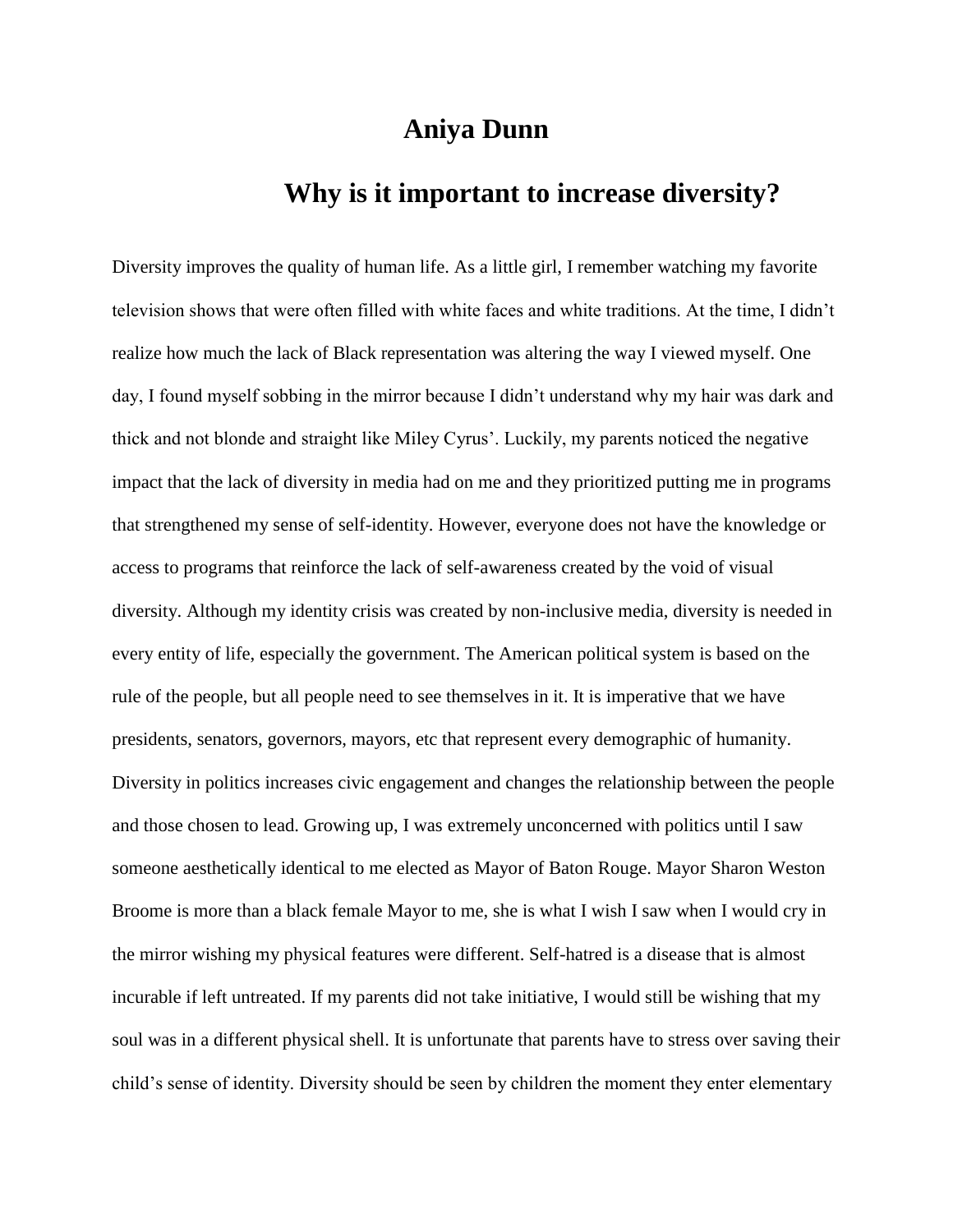school. Ironically, most schools in Baton Rouge are "Black" schools or "White" schools despite segregation being eradicated decades ago. When diversity is absent, hate and ignorance are left to fester in the hearts of children, causing them to become adults that perpetuate hateful biases based on ignorance. In addition to eradicating ignorance, diversity changes the way that we view ourselves in relation to others. A lot of conflicts are caused by our selfish, individual nature that is created by our society. We fail to realize that our humanity is the same despite the differences in our physical appearance and cultural norms. Increasing diversity allows for an environment where differences are welcomed and not disrespected. Increasing diversity also allows for an environment that is open to learning from each other's cultural differences. Diversity ensures security for people of different ethnicities who choose to go about life demonstrating the true version of themselves and their traditions. When we increase diversity, we increase happiness and confidence. We make it possible to have a society that runs on human interdependence and eradicates the presence of ignorance.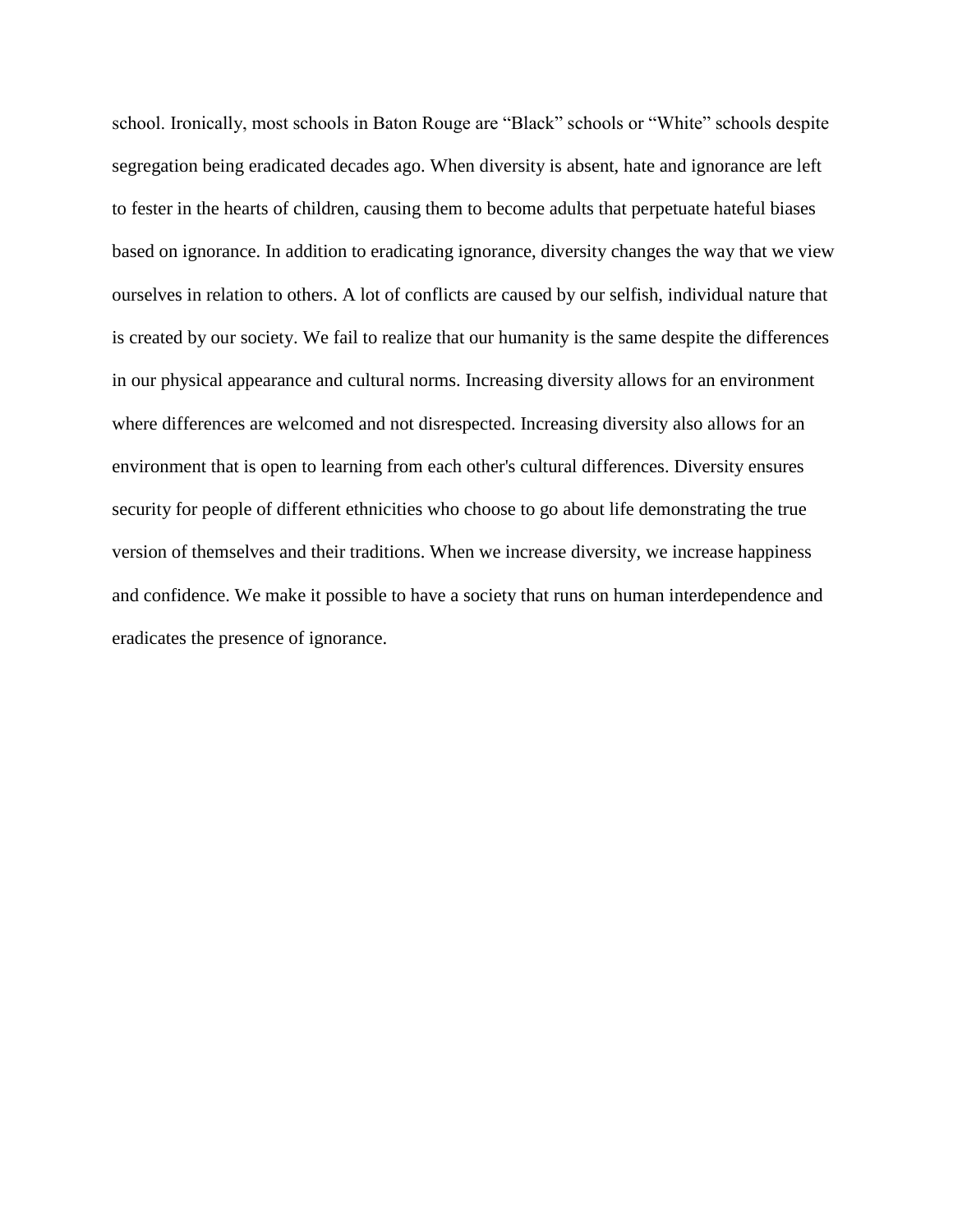### **What is the most inspiring story you learned from**

### **Black History?**

Jayda Morris

Madison Preparatory Academy

Senior (12<sup>th</sup> grade)

Word Count: 766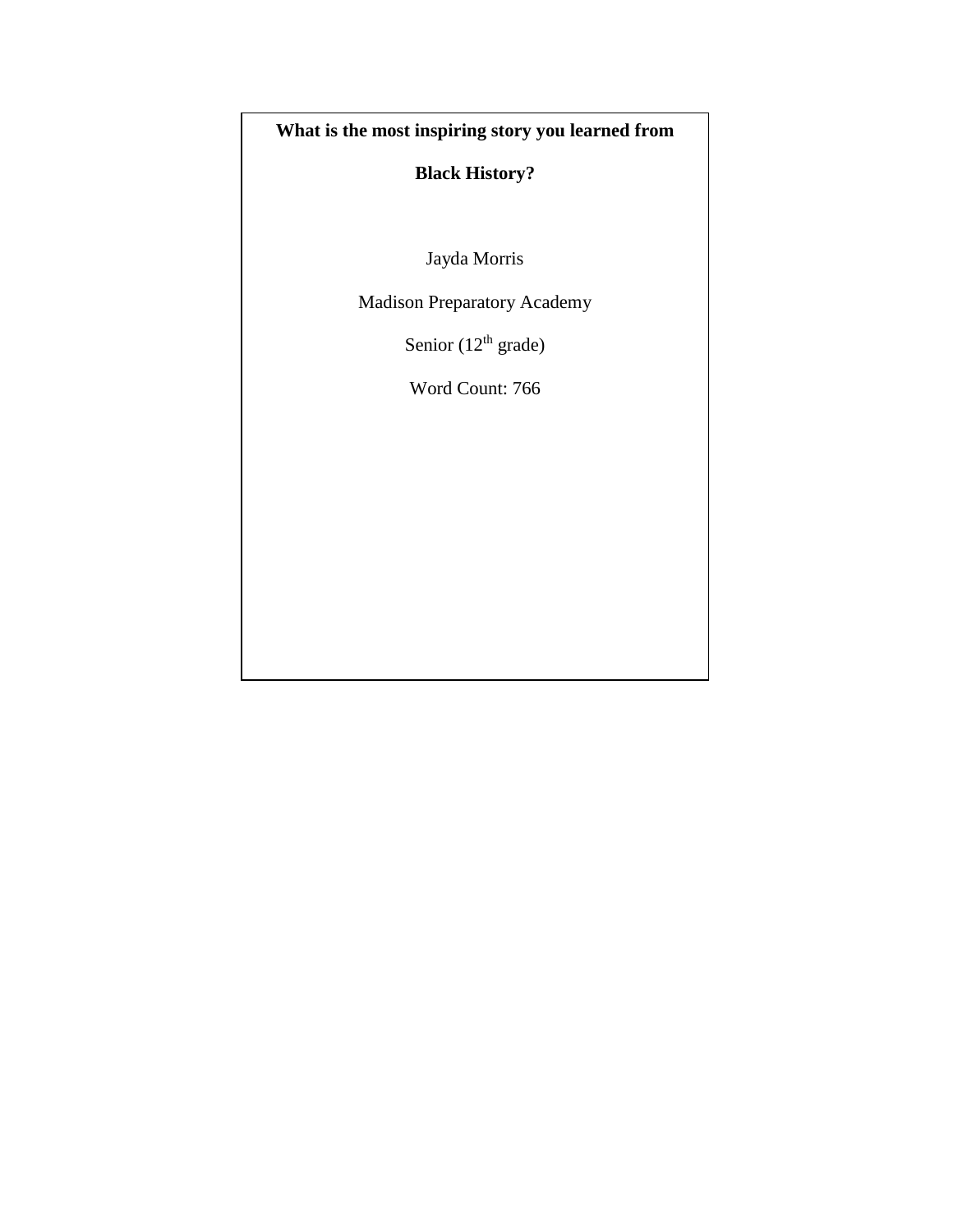#### **What is the most inspiring story you learned from Black History?**

#### Word Count: 766

Born Marguerite Annie Johnson, Maya Angelou was an author, poet, civil rights activist, and pioneer for African Americans, women, and aspiring writers. She is best known for her series of autobiographies, especially her award-winning novel "I Know Why the Caged Bird Sings". Angelou's unique and captivating writing style has awarded her much success over the years and caused her to serve as an inspiration to many, myself included, even in her passing.

Maya Angelou was a role model to many for generations, not just because she was African American, female, or a famous novelist, but because of all that she was able to accomplish in her lifetime. In 1993, Angelou served as the first female and first African American to recite a poem at a presidential inauguration, as she recited "On the Pulse of the Morning" for former President Bill Clinton. In 2010, Angelou was also awarded the Presidential Medal of Freedom by the esteemed former President Barack Obama. She won three Grammy awards for her spoken-word albums, over fifty honorary degrees, and several awards for her work in literature and films. Her success is defined by more than awards, though, as her autobiography "I Know Why the Caged Bird Sings" was recognized by Time Magazine as one of the most influential books written in English since 1923. However, her most notable accomplishments come from her activism for racial justice. She worked with Dr. Martin Luther King Jr. to help raise funds for the civil rights organization, Southern Christian Leadership Conference and eventually worked with the organization as a coordinator. Her fundraising activities included starring in a musical revue, "Cabaret for Freedom", which turned out as a tremendous success, as it brought about donations from many well-known Black celebrities,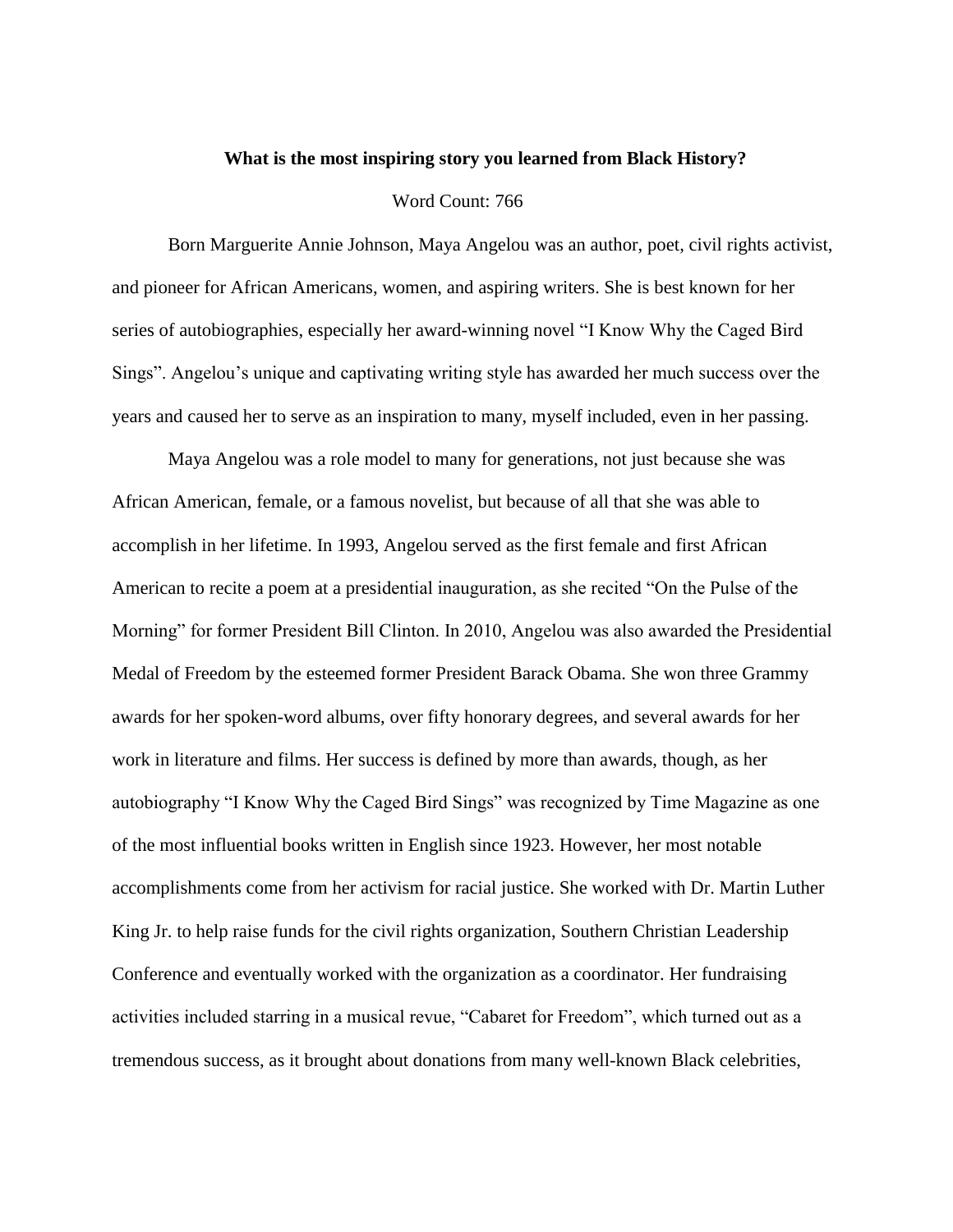including Ruby Dee and Lorraine Hansberry. Angelou's fundraising ventures set the perfect example of using your talents and platform to make a difference.

I am especially influenced by Angelou's work and success as I am a young woman, African American, and an aspiring writer. Ever since I read "I Know Why the Caged Bird Sings" my freshman year, I knew that Angelou was the kind of writer that I aspire to be. I admired her vulnerability and openness with her audience, as well as her detailed descriptions of her emotions. Additionally, I fell in love with the various themes expressed throughout the novel. "Caged Bird" discusses the concepts of identity, estrangement, beauty, and change among many others. However, one of the most outstanding themes of this autobiography was the theme of racism. Angelou explained the experience of growing up as a Black girl in the South—an experience that I can relate to—using just literary devices such as analogies and metaphors. "If growing up is painful for the Southern Black girl, being aware of her displacement is the rust on the razor that threatens the throat. It is an unnecessary insult." (Angelou, 1969, pg. 6). In this quote from "Caged Bird", Angelou analyzes not only dealing with racism and sexism at such a young age, but also being aware of it. She was constantly reminded of her differences from other children her age due to the segregation in the South at the time, which was detrimental to her self-image as a child. Through her pen, Angelou taught me the power of literature, as she used it as a tool to educate her audience on the effects of social injustice. As I attend a university and study journalism going forward in my education, I carry her influence with me. I plan on representing minorities in the media through my future journalism career and raising awareness toward modern-day social injustices such as racial injustice, sexual assault, and gender inequality, as Angelou did.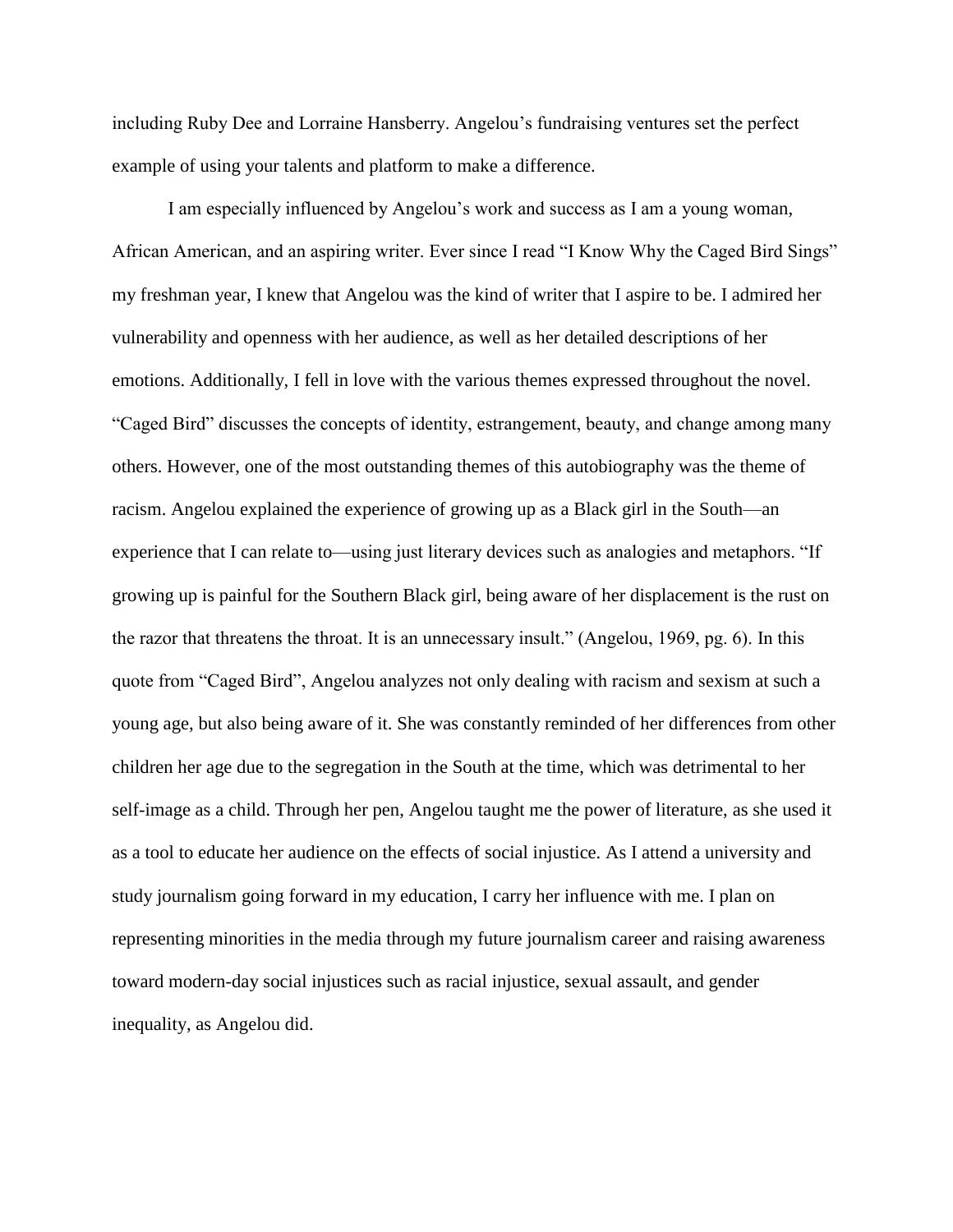Maya Angelou's story is more than that of an accomplished writer. Her story is an embodiment of Black history. During some of the most prominent eras of oppression, Angelou was a voice for Black America, as she expressed her activism through both speech and writing. Angelou was a trailblazer, as she served as the first African American and woman in many different areas and helped to redirect the perception of what a Black woman is capable of. Angelou taught us all the importance of representation and of using our strengths to educate on the issues that matter. It is because of the work of Black icons like Maya Angelou that African Americans of today communicate their activism in many different creative ways—through spoken word, song dance, speech, etc. Even in Angelou's decease, her great influence on Black history and Black culture remains to this day.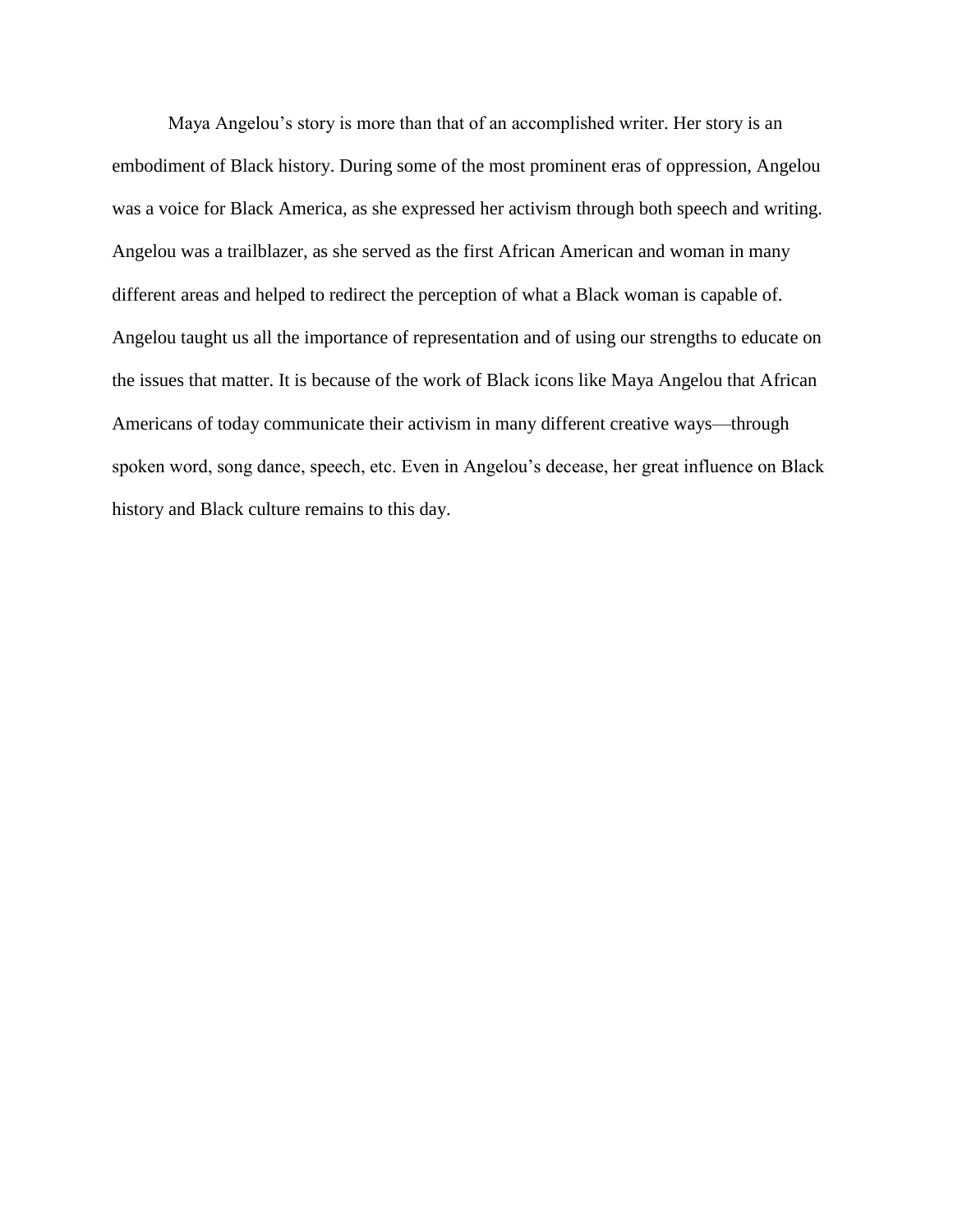# **Topic: Why is it important to increase diversity?**

Number of words: 785

Name: Darian Colligan

Name of school: Capitol High School (Senior)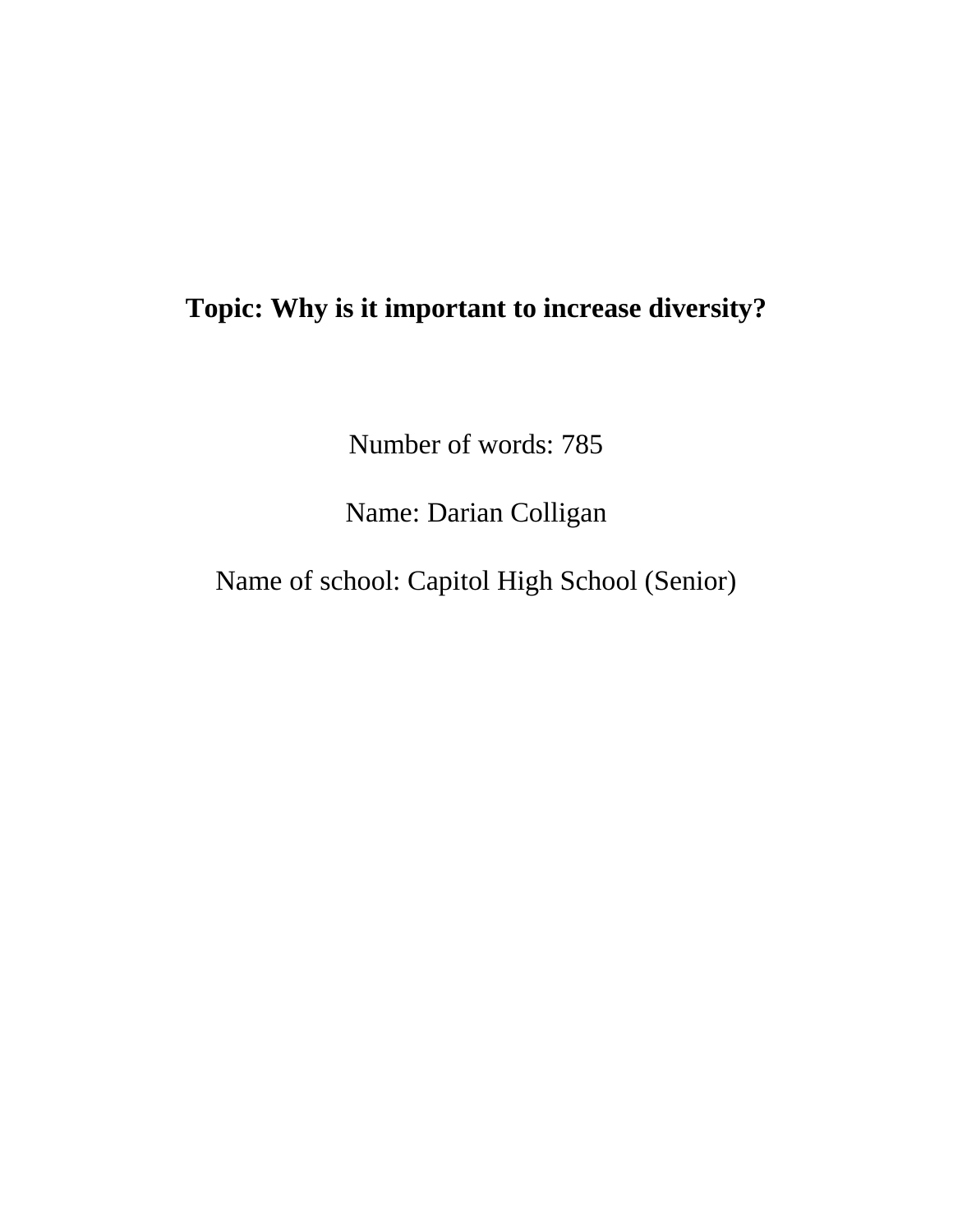#### Topic: Why is it important to increase diversity? Number of Words: 785

Born in Louisiana, you see a mixture of everything. From style to music to food, it's a blend of different cultures, and that's important. It is important to increase diversity because life isn't one-size-fits-all. Everyone has different backgrounds, goals, opinions, likes, and dislikes. Looking at the perspectives of everyone leads to an equal balance. According to Forbes.com, "Diversity gives you access to a greater range of talent, not just the talent that belongs to a particular world-view or ethnicity or some other restricting definition. It helps provide insight into the needs and motivations of all of your client or customer base, rather than just a small part of it." For example, increasing diversity in the workplace, society, or even a classroom can lead to creative, broad-minded, and innovative individuals.

A 2013 study conducted by Harvard Business Review revealed a positive correlation between the diversity — both natural and experiential — of leadership within businesses and performance. According to Future State, Diversity in leadership spurs positive results, creative solutions, and happy employees. They also state that "When we're surrounded by people who are just like us, we're not challenged to stop and think about our words, thoughts or decisions. The presence of diversity, as Kellogg Insight writes, "creates awkwardness, and the need to diffuse this tension leads to better group problem-solving." They continue, "In 2014, Credit Suisse released a report on gender and management. One finding: "Companies with women in top-level positions make more money…We find also that companies with higher female representation at the board level or in top management exhibit higher returns on equity, higher valuations, and also higher payout ratios." Increasing diversity in the workplace is an overall problem solver, from boosting morale to boosting profits.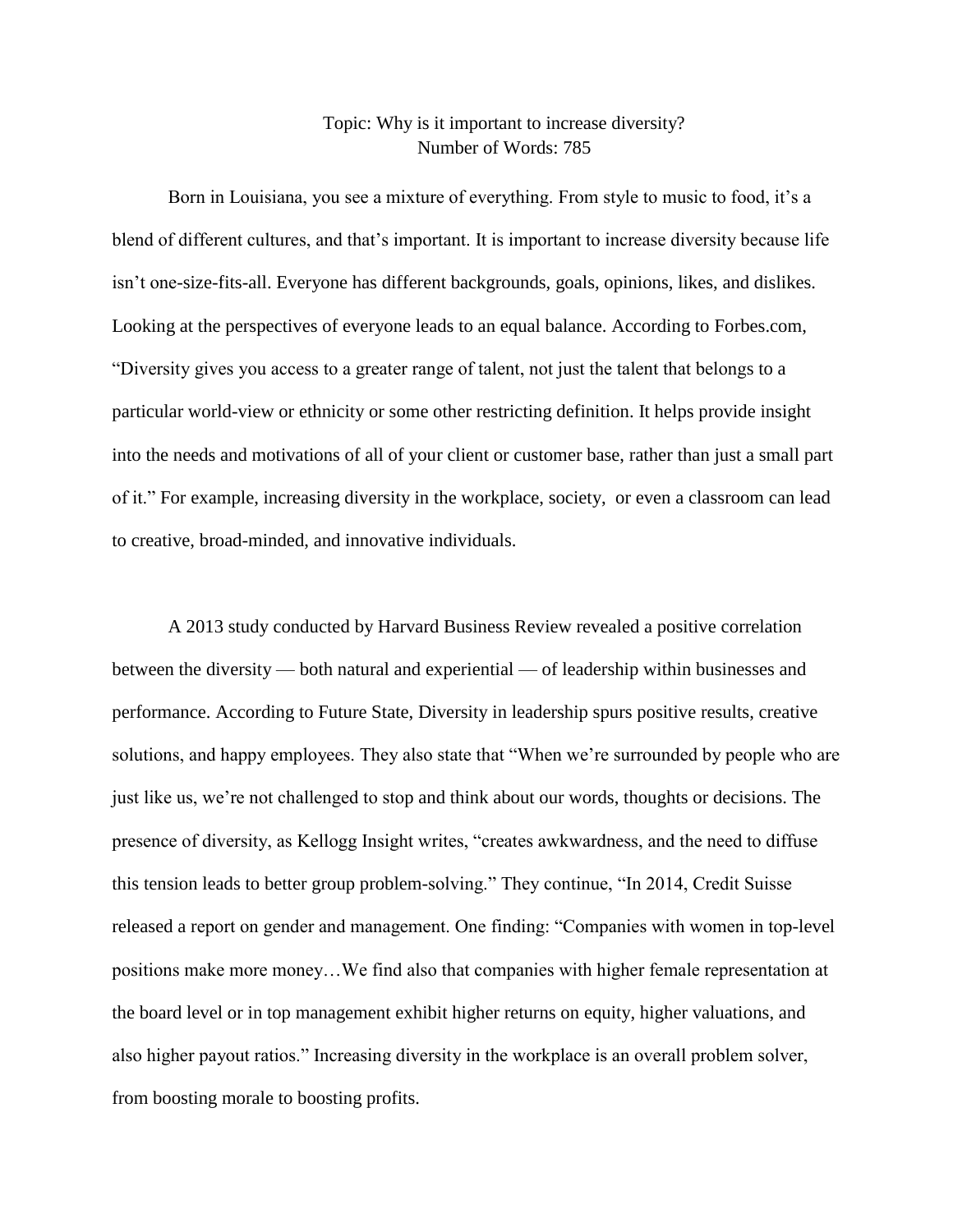Increasing diversity in society increases our knowledge and skill level. Embracing a new person into the community allows us to learn from them and teach them what we know. We would all grow together and prosper. Every person is unique in their own ways and if society welcomes more diversity, it will have more resources and productivity. Increasing diversity in society would not only help educate on a skill level but on a mental level as well. There was an experiment done on a little black girl. They placed a white baby doll and a black baby doll in front of her to see what she would pick. The little girl picked up the white baby doll and started playing with it. When asked why she said, "the white doll is the normal one." When you experience or see more of something, it will become normal. The same idea applies to discrimination. According to Jess Man, "If you are introduced to or become more aware of a different culture, race, gender in a diverse environment or society. You tend to become less discriminating because of your new world experience. The citizen in the society lives a more colorful life experience."

"The University of Rhode Island defines diversity in the classroom as 'understanding each student brings unique experiences, strengths, and ideas to our classroom … Diversity is the exploration and incorporation of these differences to enrich learning in our classroom.' " as said in Maria Kampen's article on the topic. School is supposed to educate and prepare children for the real world. Teachers should introduce new things into their classrooms so the kids will be ready when they encounter them when they're on their own. When at school you learn how to talk and dress professionally, how to type a resume, and how to demonstrate self-worth and confidence. They teach us all these things to prepare us to get a job, but nothing for when we start working. "Teaching must effectively address and embrace the realities that come with living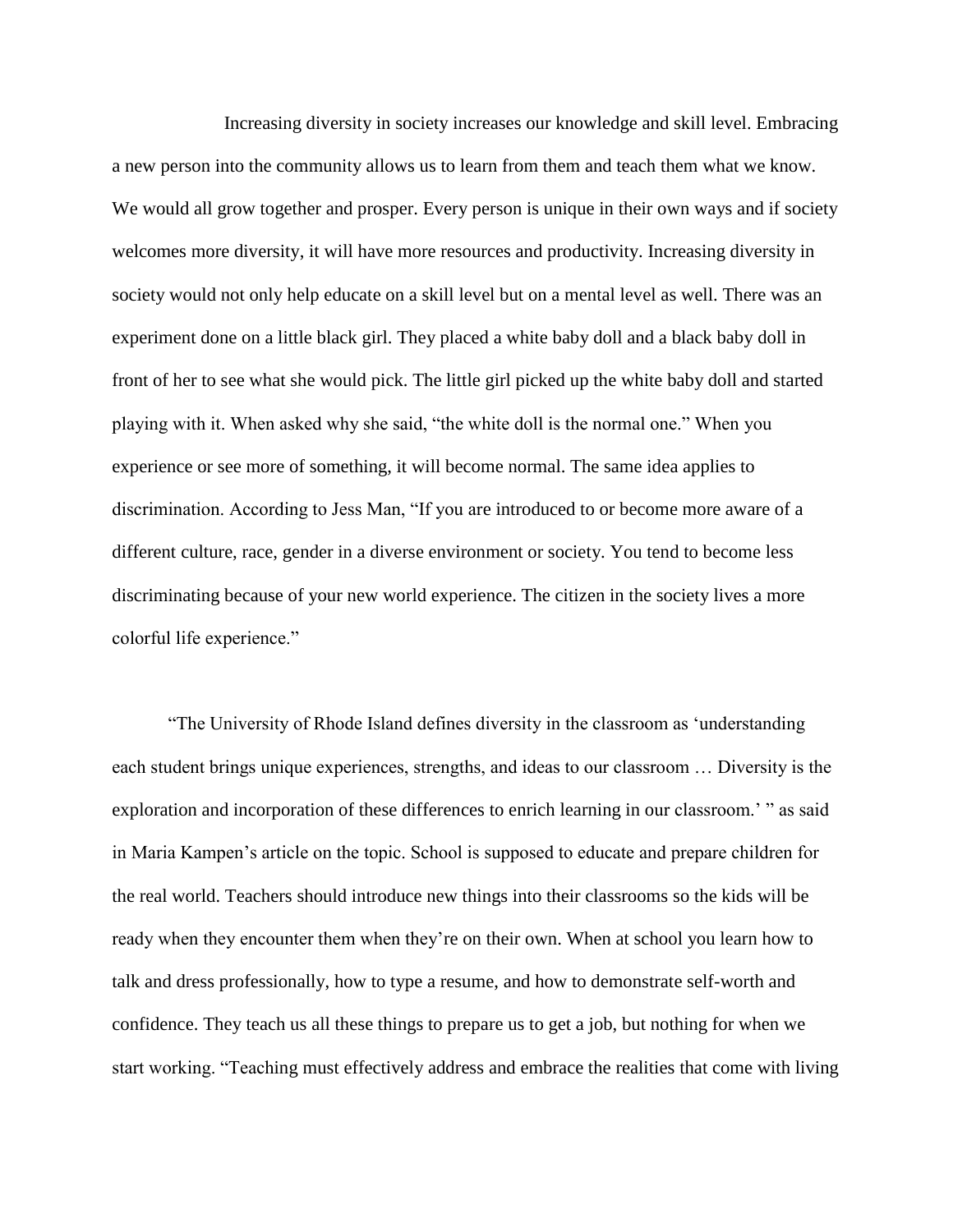and working in a diverse school, community and country." as stated by Ms. Kampen. As mentions in the previous paragraph, when engaging in a group of people that are strangers and look nothing like you, you tend to think harder and opinions change. We tend to open our minds and change how we approach different situations.

As you read, increasing the variety of people in a room can have significant impacts on the people themselves and the people they come in contact with. One simple act can change the way they think, speak, and comprehend. Living in a place where you see different faces every day, you grow to appreciate how welcome Baton Rouge is unlike some places in the world. From the festivals to the cuisine to the music, everyone is free to do as they please and embrace the different cultures that flourish here. Diversity is important in the world because we're all in this together.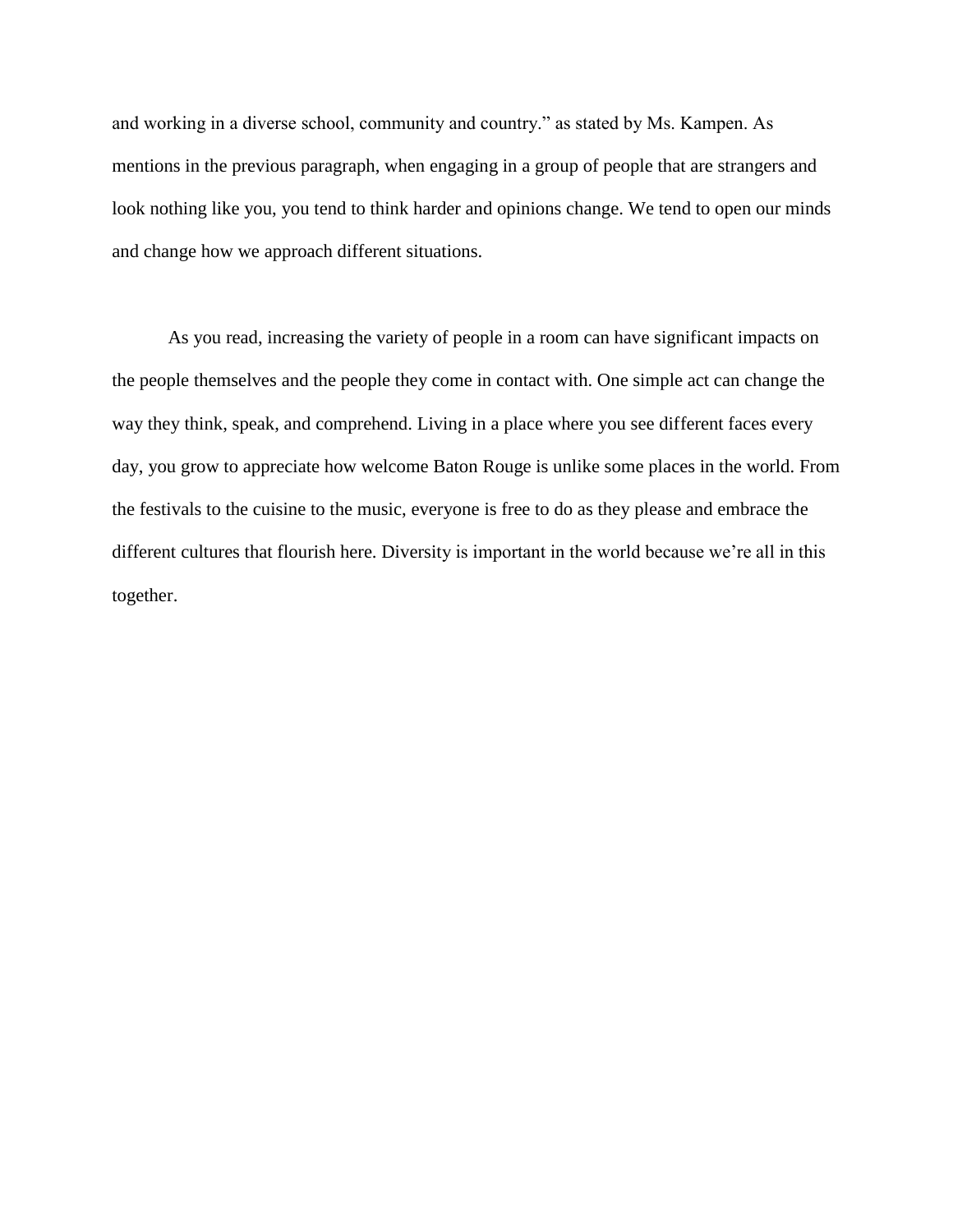# **Robel Gebremariam**

Topic: What is the most inspiring story you learned from Black

History?

Amount of words: 588 words

Liberty Magnet High School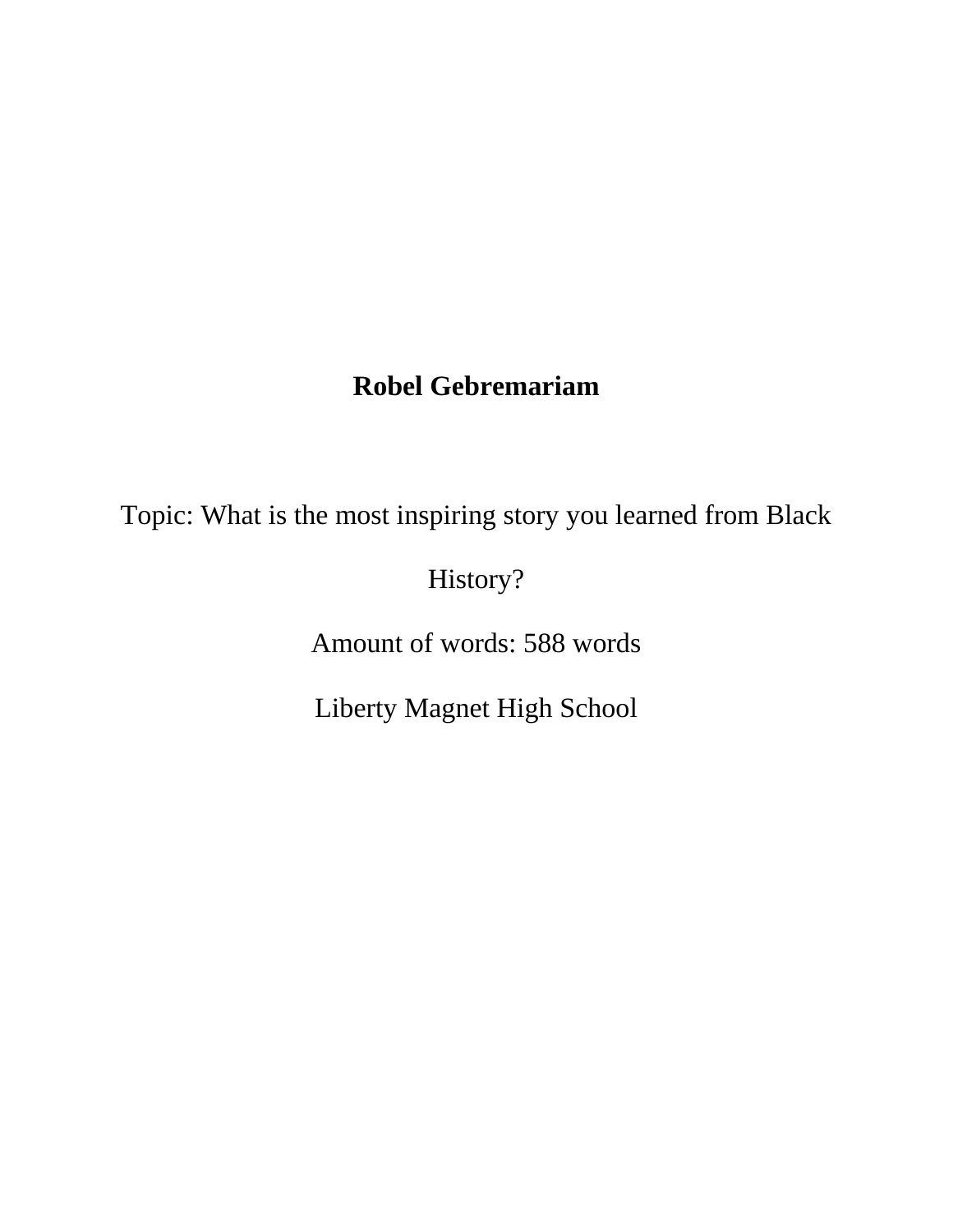#### Seven Bucks

Let us consider a question: What is black history? Black history is the acknowledgment and celebration of the many imperative achievements made by African Americans. Furthermore, it is also a time of reminiscing black excellence and life goals. A perfect exemplification of black excellence would be Dwayne "The Rock" Johnson." Dwayne is an American actor, producer, businessman, professional wrestler, and former American/Canadian football player. Johnson has risen to the status of public icon to many people worldwide and has achieved phenomenal success, making him a noble example of a humanitarian. This type of accomplishment is an inspiring feat considering that Johnson overcame an exceptional amount of adversity.

 When considering an impactful trailblazer and motivator amongst African American people, Dwayne Johnson is who comes to mind. Additionally, Johnson has a constructed video detailing the adversity he experienced in his life. Furthermore, this video explained and elaborated upon his humble beginnings and trials of adversity. After being removed from his football team, Johnson found himself in a dilemma, where he had to move back in with his parents. One day, as he sat in the car, he realized he only had "seven bucks" in his pocket. It's very inspiring because he could have just settled for a regular 9-5 job, but Johnson wanted to take over the entertainment industry. Johnson stated in the video, "At some point, you gotta be tired of not being number one. Be angry and, you have to play angry and, I play angry and I play angry now...Every day I think my back is against the wall and there is nowhere else to go, but forward." Johnson is saying to the public that if one does not have an adequate motivational drive and the determination to achieve their goals in life, it will create room for more driven people to outshine you.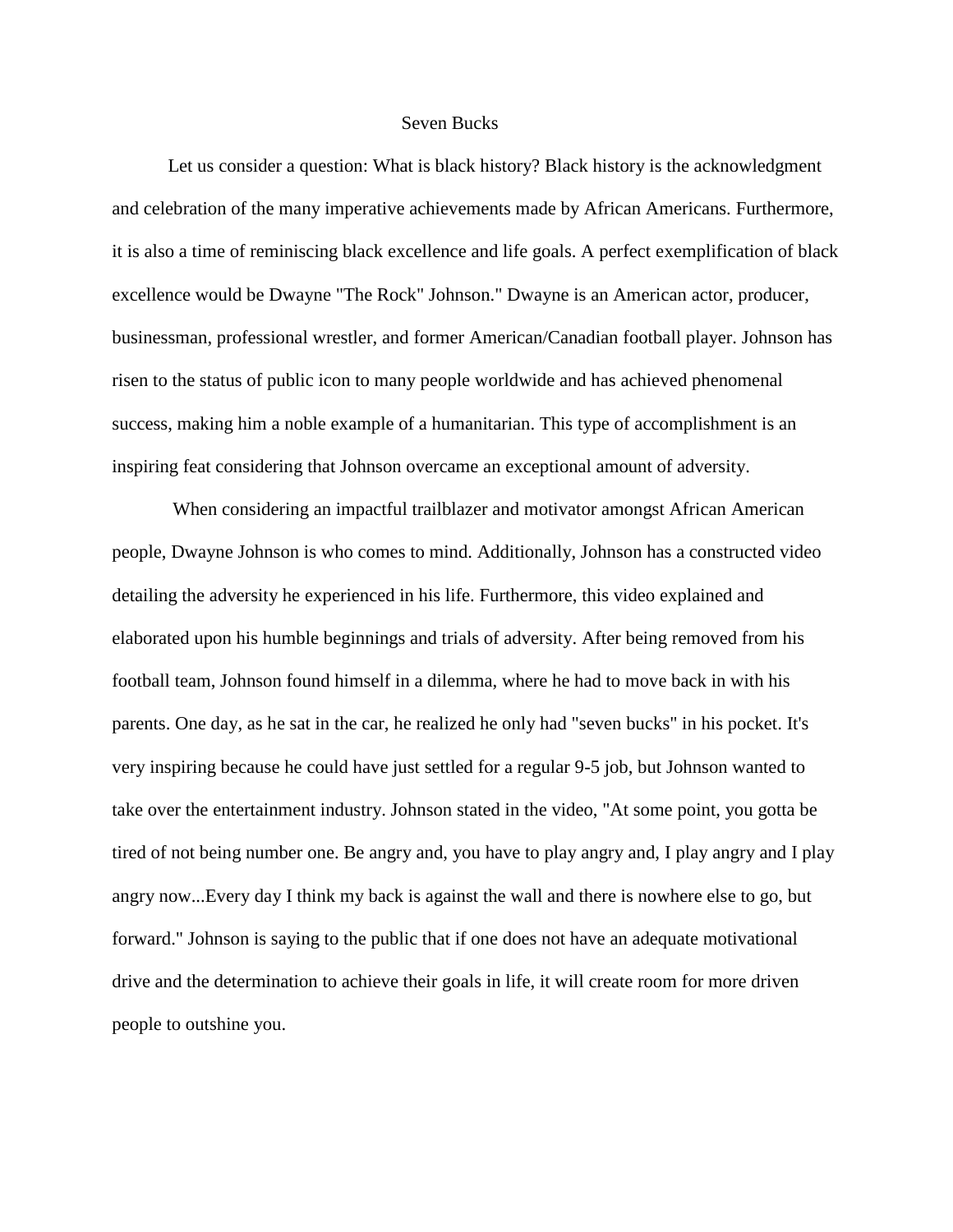"If something stands between you and your success, MOVE IT!" This is a famous inspirational quote from Dwayne Johnson. Perhaps Johnson spoke these words because of his enthusiasm directed towards conquering his goals. The quote's underlying message has applications found present in the real world, especially considering a teenager's perspective like mine. Furthermore, It is easier to give in to peer pressure from dream-doubters or people around that do not have one's best interest at heart. The key is to remove all distractions and unambitious people from one's environment to increase the chances of achieving that so-called dream. Moreover, another factor to be considered is self doubt. If allowed to infect an individual's mind, self-doubt can cost one to lose the journey before it has even begun. So, Johnson helps people realize that we have motivators around us and that nothing will stop us from achieving the goals we have in mind when there is external motivation.

Overall, Dwayne "The Rock" Johnson is not your typical Black History selection. Through his rhetoric, actions, and use of his platform, Johnson is ultimately an inspiration to every young African American. His story is very motivational and can provide a more than adequate confidence boost for anyone in need. If one lesson should be taken away from what Johnson is illuminating, it is to always "Be Humble, Be Hungry, and always be the hardest worker in the room."

Link:<https://www.youtube.com/watch?v=W5tlGJwvmCQ>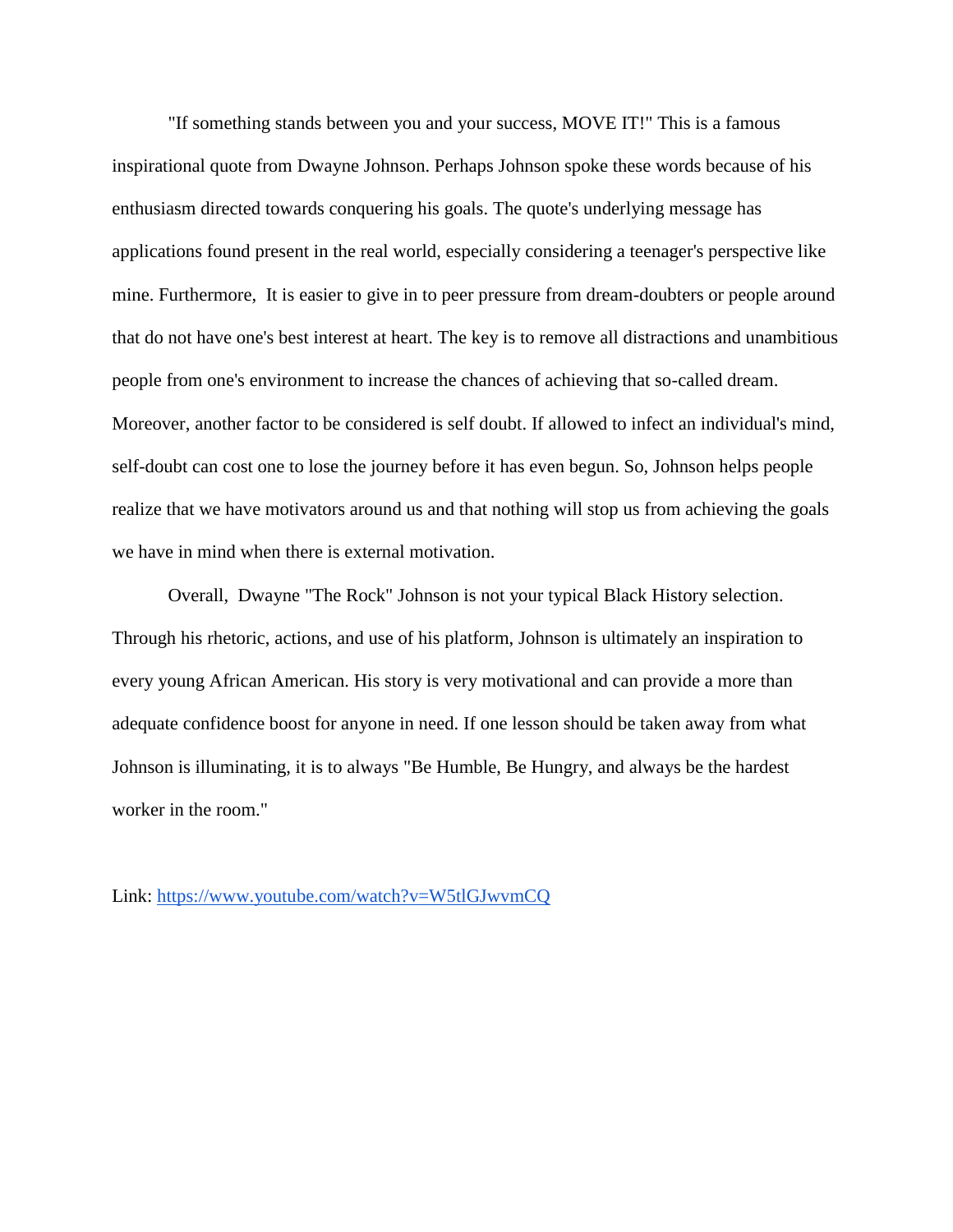# **Why is it important to increase diversity?**

812 Words

By Kelser Lee Mack

Tara High School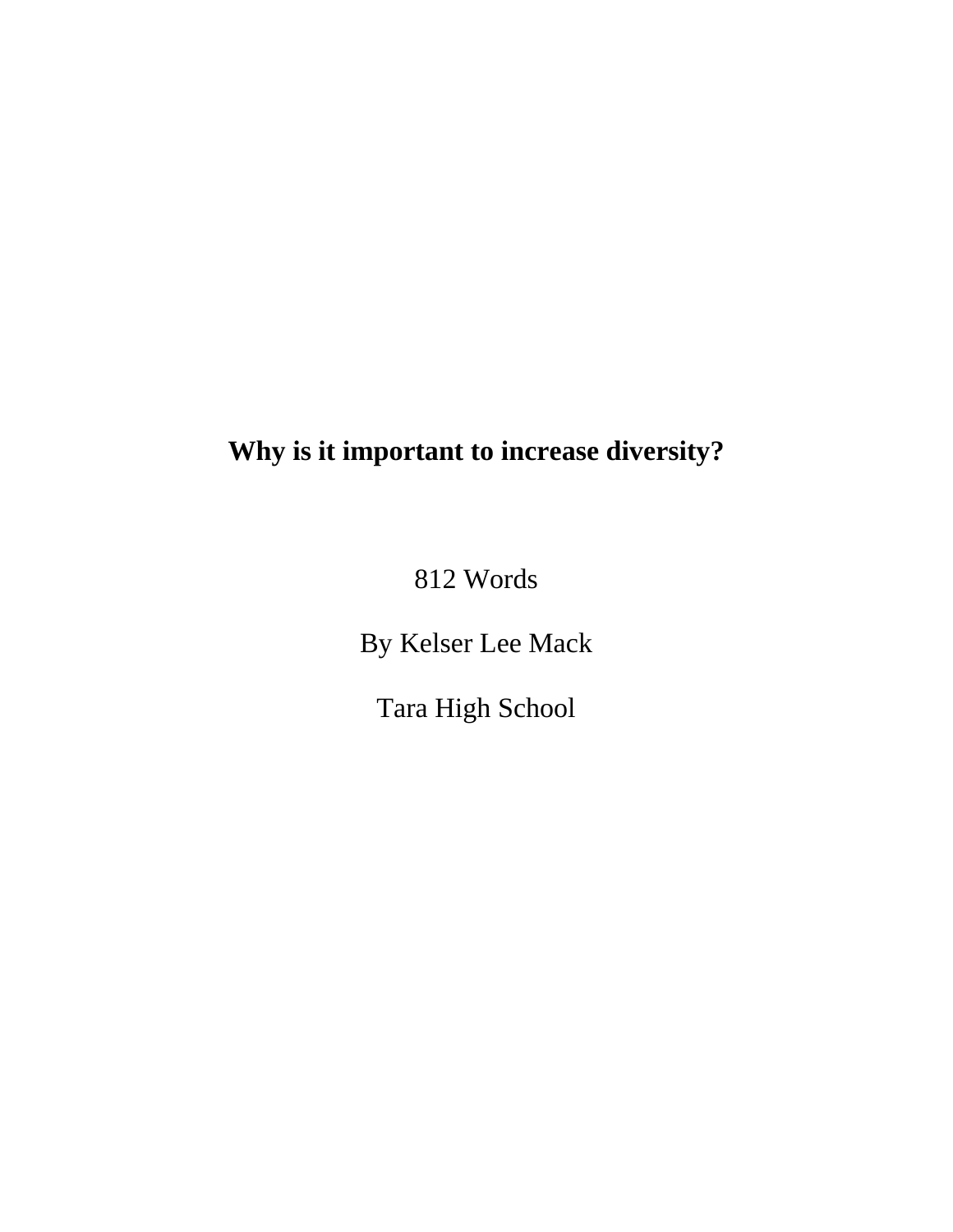#### 812 Words

1. Why is it important to increase diversity?

There are many things that define us in the world. There's race, gender, sexuality, ethnicity, etc. To sum it up, we call this diversity. According to the Merriam-Webster Dictionary, the definition of diversity is, "The inclusion of people of different races, cultures, etc, in a group of organization". My idea of diversity is the many qualities that define someone apart from someone else.

In this world today, I think that we very much need diversity. It is the strong suit of which we stand, and it is ultimately what holds us together as one. Many people think of diversity as hope for our future. Today, without diversity, we wouldn't know much about each other's pasts, history, languages, foods, origins, or even style. Diversity is what makes us believe that together, we can persevere and do things beyond imaginable, as long as we do it together. Many great ideas come from people who work together brainstorming, planning ideas and executing them. When most people think about diversity, they usually refer directly to race, gender, or culture. In reality, there are different types of diversity that can be defined. According to AIU (Alliant International University), there's the main 4 types of diversity; internal, external, organizational, and worldview diversity. These different types are prime factors of the ways diversity can define us.

Firstly, internal diversity is the key idea of diversity. It is the things that we mostly see in daily life pertaining to diversity such as race, ethnicity, age, gender, sexuality, and social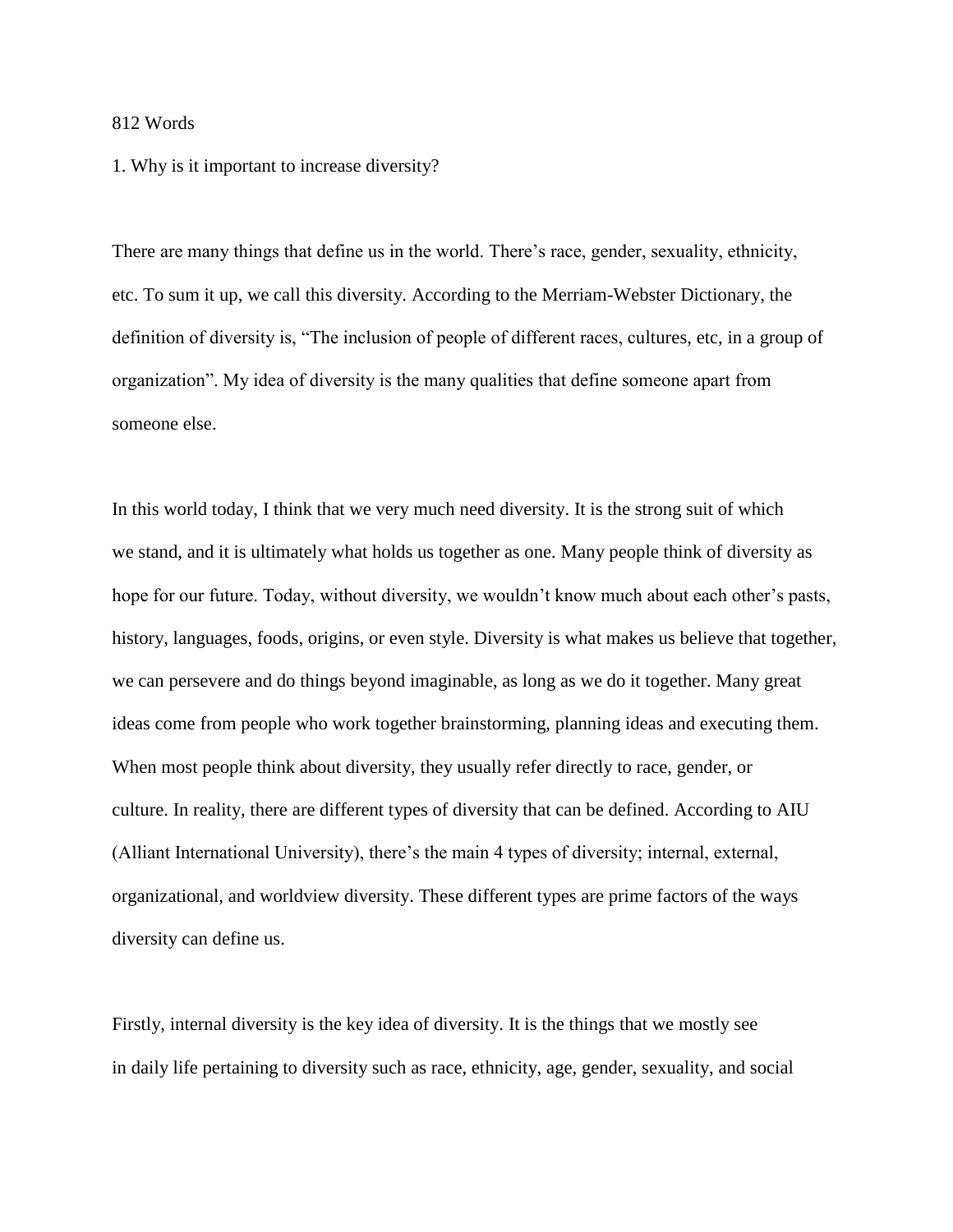group. This is what mainly defines people and brings them together as they set aside their common differences for the greater good. Success stories and top-notch projects usually come from people who believe in this type of diversity. There are even holidays that bring together diversity. For example, think of Thanksgiving. You love Thanksgiving right? Well we can thank diversity for it because it brings different foods, cultures, and traditions together.

Secondly, there's external diversity. These things are what you would see in say, an interview for work, or even a resume. It includes education, personal interests, how you appear, how your background affects your current daily life, etc. When we think about external diversity, we can say that most of these things we can adjust. For example, you can change the way you look to match a certain area, or to even stand out. You can choose your own education, personal interests, or for example the environment you prefer to live in. This type of diversity can say a lot, because it describes the type of person you really are on the outside.

Then, there's also organizational diversity. This type usually comes from places like work. Many people see this as who you're working with, the pay, the type of person your employer or manager is, where you work, etc. This is crucial because it can say alot about where and how you do business in the workforce. For example, some people prefer smaller and more controlled, like an individual job. These can include accountants, family therapists, or even tutors. Other people prefer more open jobs that require multiple people, such as construction workers, retailers, scientists, or teachers. Many schools feed off of organizational diversity because there are often lessons or even things like career day, which allows the students to unlock potential and examine different types of jobs in the real world. It can determine who hires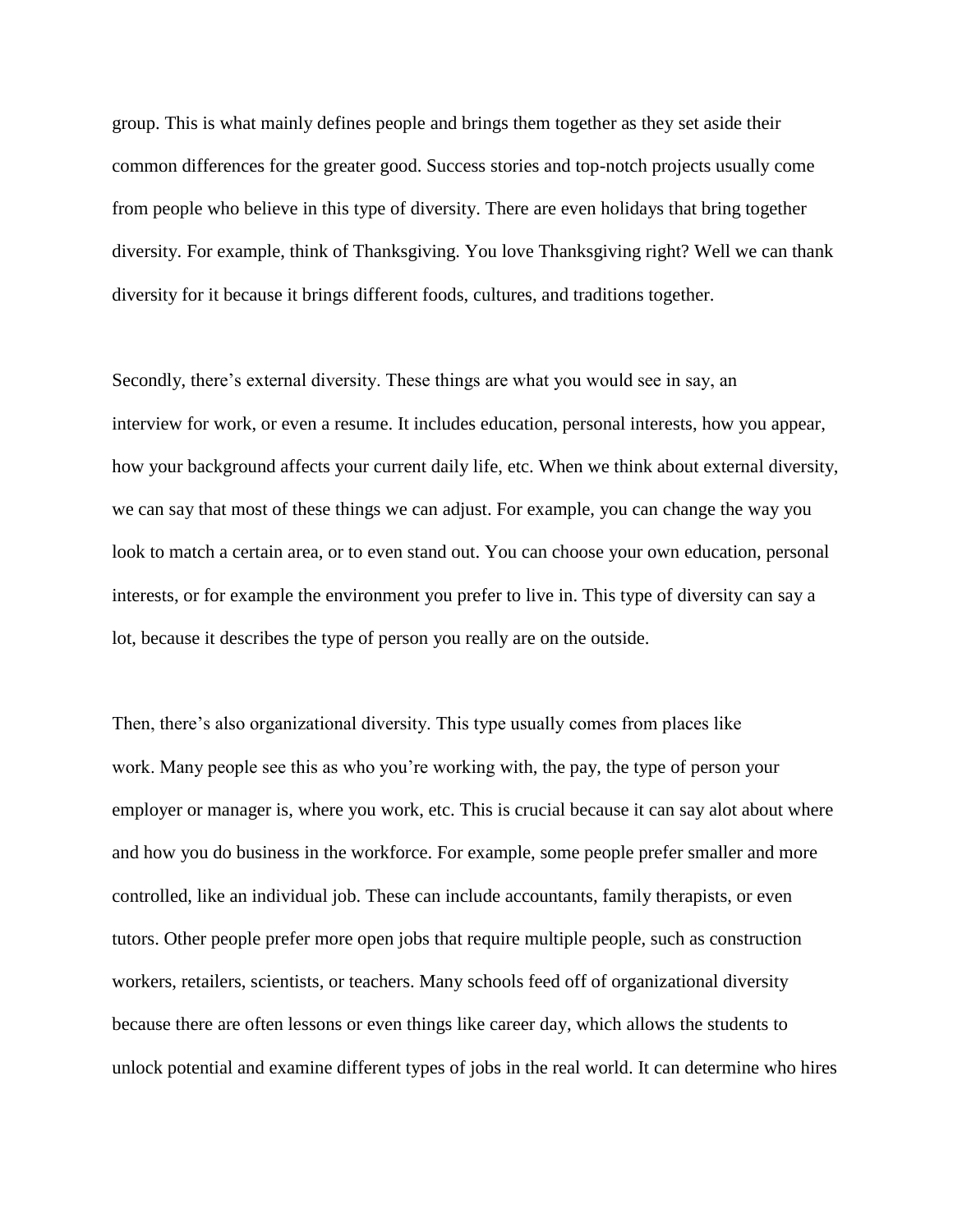you for what job, and can also be referenced by different people.

Lastly, there's worldview diversity. Worldview diversity is mainly the beliefs of how people view our world and society. It enforces religious belief, morality, the way people view things in life. This type of diversity changes over time as we see things differently in the world. Some people see the world as a bad place, where there is violence, pollution, destruction, and poorly maintained environments. Other people see it as a good place that just needs some change, so they fight to make it a safe, healthy home for all of its inhabitants. To sum this all up, I believe diversity is much needed and should be increased because we can truly make the earth a better home, starting from us using each other $&\#39$ ; ideas to start with the small changes and build up to bigger, more worldwide changes. By doing this, we can learn a lot from each other. We can engage in activities that allow us to do things such as critical thinking, brainstorming, planning, working, observing cultural differences, creating things, and persevering together to create a home that is suitable and welcome to people of all types. It will take time but if we set aside our common differences and examine the ways we think, work and live, we can use those values to build a nation that can strive to be the best it can possibly be.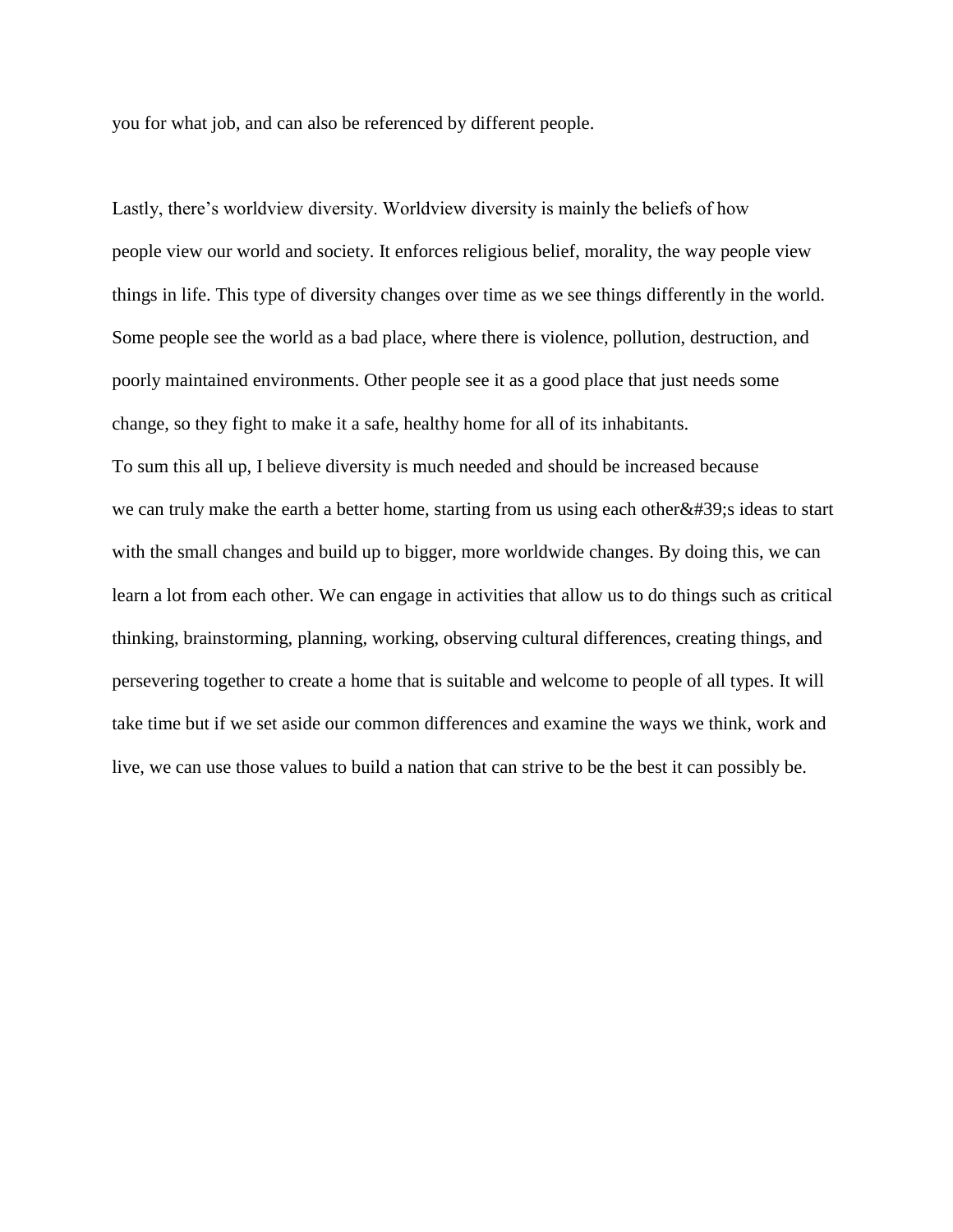## **Name: Kacey Day**

Why is it important to increase diversity?

Word Count: 588 words

School: Southern University Laboratory School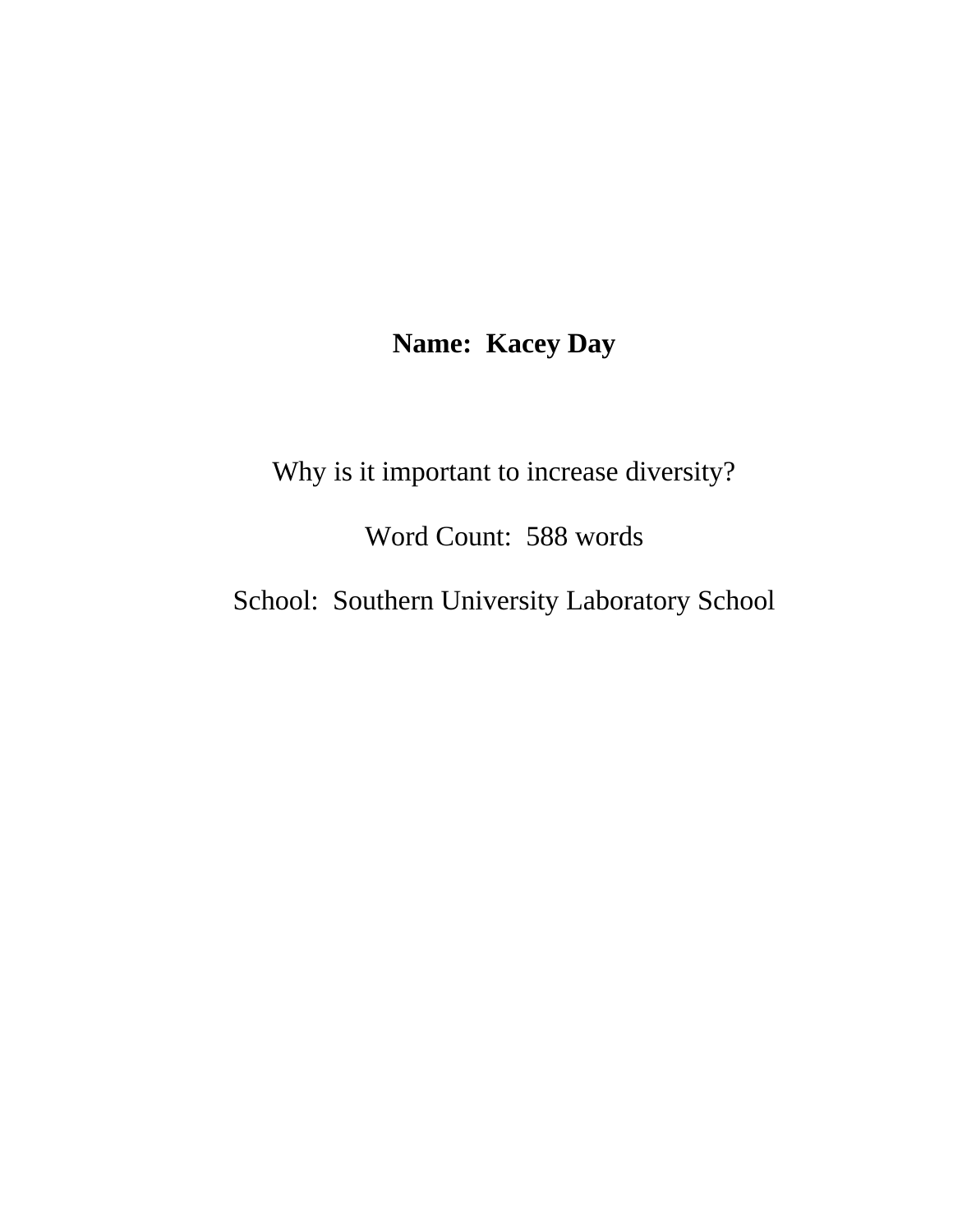What is diversity? The dictionary defines diversity as the condition of having or being composed of differing elements. When you mix different elements together it can make something very special and essential to life. Like oxygen, diversity is all around us and extremely important to the way we live. Although there are so many different cultures that make up our society, there could always be more variety. Not just within our home state, but our country as well. Diversity brings everyone together and can be a learning experience for others.

It is extremely important for children to grow up around or to know of different cultures. In today's society, many kids are not familiar with anyone or anything outside of what they have always been used to. Imagine if a child grew up in a town where there weren't many people like them. That child would feel very left out because the people around them didn't really share the same traditions as they did. When the child embraces their culture, the other kids laugh at them because they are not accustomed to that type of lifestyle. It's not new and still happens today. It goes way back in American history. Schools were segregated, restaurants were segregated, and even theaters were segregated. However, African Americans learned to grow from it and make something great out of it. Now, African Americans are the blueprint to a lot of things in today's American society. Small things like fashion, slang, and food in a single culture is enough to bring people together. Having more diversity could create different cultures or traditions itself. Take a look at the Creole people. If Native Americans, West Africans, the French, or the Spanish hadn't come together, we wouldn't have things like gumbo, which is a huge part of Louisiana culture.

Diversity doesn't only bring togetherness, it also brings great challenge. That's why we need to learn more about one another. The main problem is that we don't open ourselves up to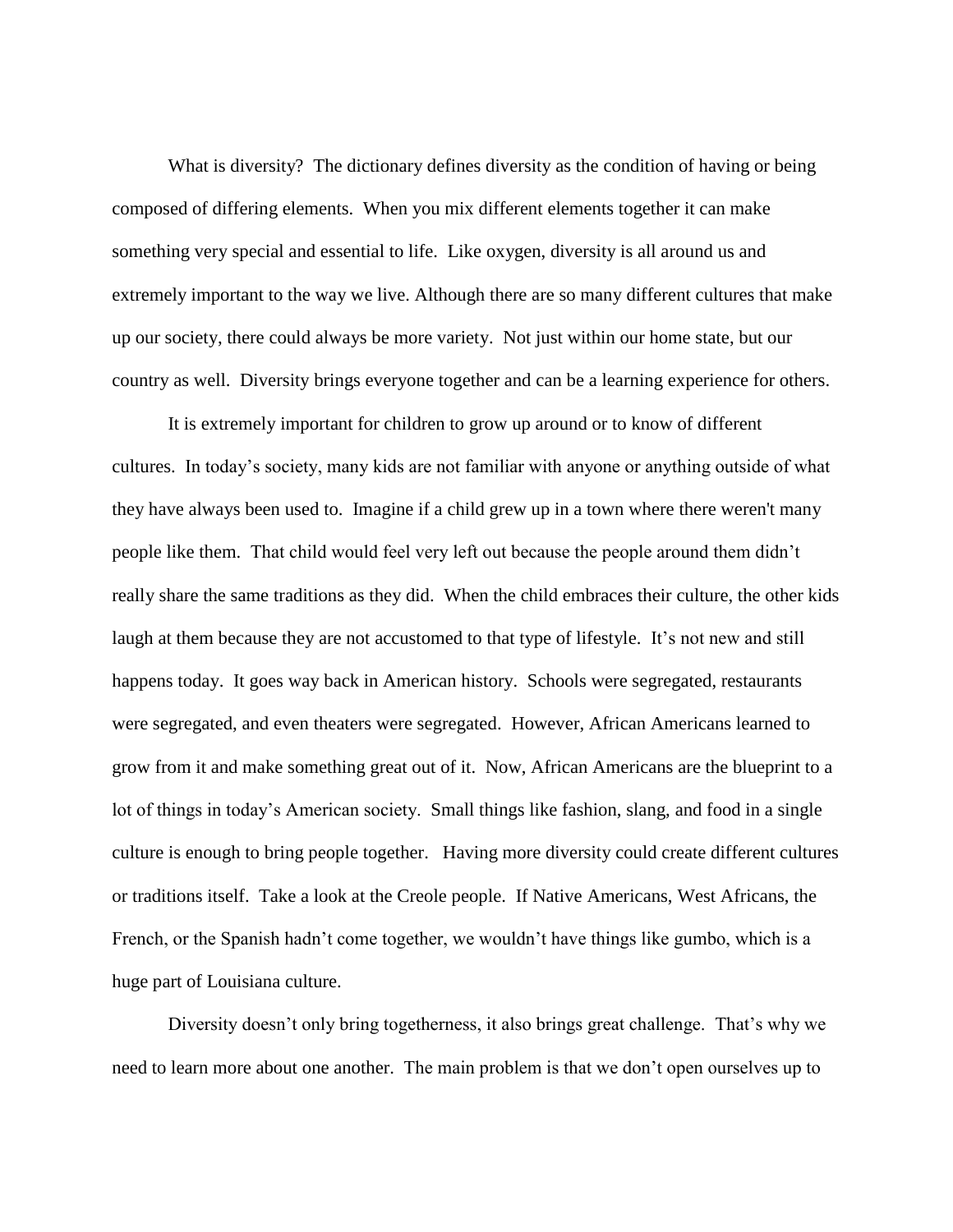different things. As diversity increases, it will eventually seep into areas where it is dull. More diversity doesn't necessarily mean that everyone should comply with the traditions of other cultures. More diversity means that you can see the way other people live and why they are the way they are. Maybe eventually everyone will see eye to eye and be able to live in harmony. It also allows us to learn and to not allow history to repeat itself. America wouldn't even be America had it not been for the multiple immigrants that decided this was the best place for them to be. By coming here, they spread their goodness and other things that are essential to the way Americans live now. Times have changed and so have the people in society. I feel like our generation will be the ones to get to the bottom of our differences and come together to make something beautiful.

With diversity comes new ideas and creations. With new ideas and creations comes revolution. With revolutionary ideas and creations comes a new era in society. Diversity effects where we grow up and how we grow up. Diversity can cause a domino effect. It doesn't just affect you now, it also affects the future. The way you live right now affects your kids, your grandkids, your great grandkids, and so on. It's never too late to start getting familiar with things you are not used to. It also allows us to learn and to not allow history to repeat itself.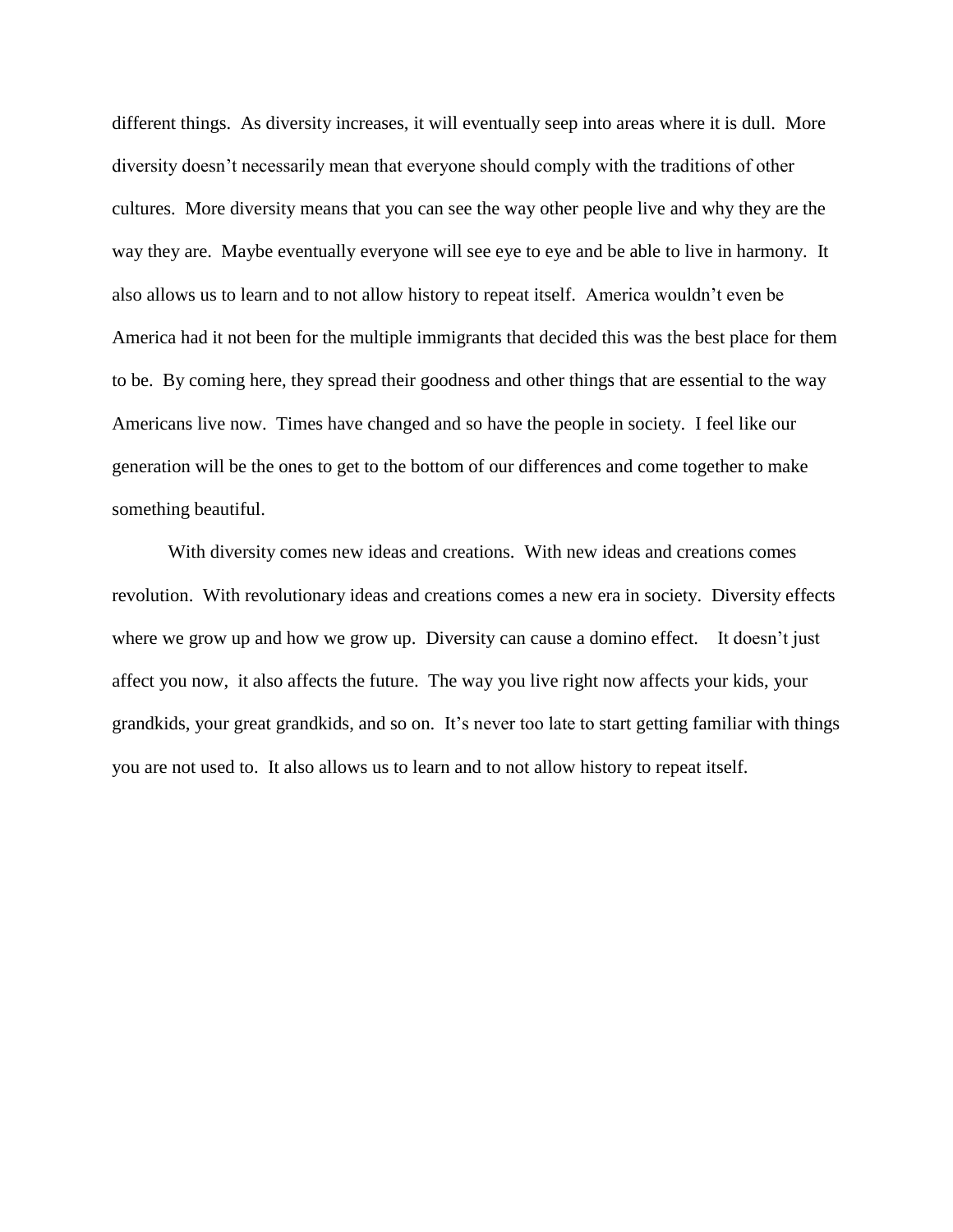**Kayla Harrison** 

Why is it important to increase diversity?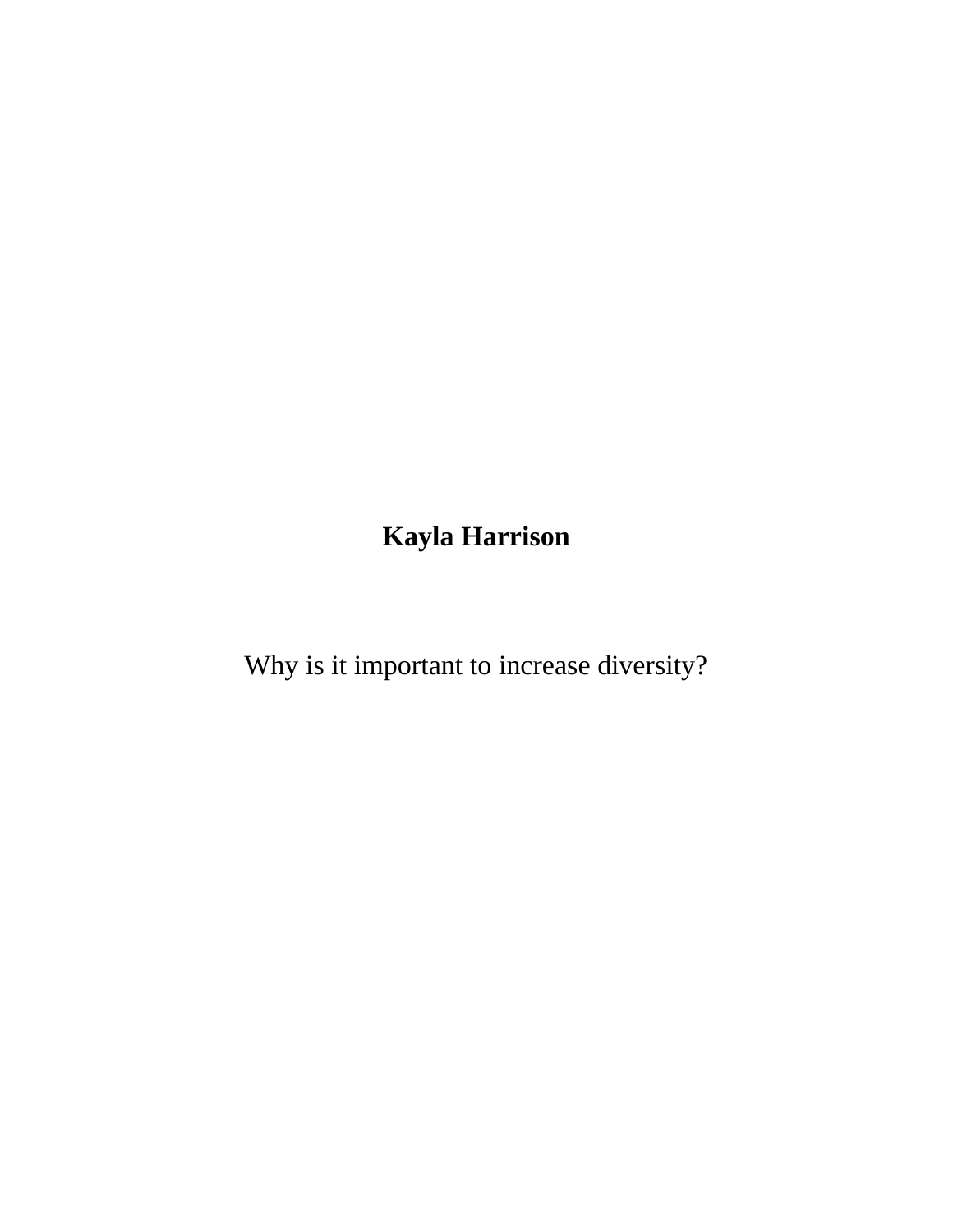There are many ethnicities, cultures, skill sets, and talents in many different people. For these reasons, one may want to keep in a diverse atmosphere where there is access to a greater range of abilities and opens the door to understanding all kinds of people. It is important to increase diversity because it allows one to build understanding and broaden their perspectives, it enhances creative abilities and allows one to think outside of their own box, and allows different groups of people to present their viewpoints and altogether come up with creative solutions. When people begin to understand each other and put themselves in the other person's shoes, then they can determine the next plan of action to better their future interactions, especially when having to work together on something. "Each day our society becomes more and more diverse; we meet more people daily and each one brings a new perspective about something into our lives. People everywhere have different opinions and ideas that we might never have thought of. Our lives are filled with people, each with different backgrounds and experiences, who we interact with every day (Ryan Kirby)." It is inevitable that society will continue to become less and less exclusive so it is important to develop an empathic mindset and begin to think about others in a way that they may have not considered before. One can definitely develop more creativity and be inspired by different groups of people. This is why it is important to be surrounded by many kinds of cultures because there are so many ideas and talents that they can contribute. It is also a more accurate representation of the reality of society. If one grows up in an exclusive environment and one day suddenly comes into contact with someone different from them, they would most likely not know how to properly interact. Yoram Solomon says that "Much like different knowledge and education, diversified experiences increase team creativity. When you walk into a room to see a team of 5 who worked together in the same company and same business units for more than 20 years--you will not getHarrison 2 diversity. All team members will think alike. When your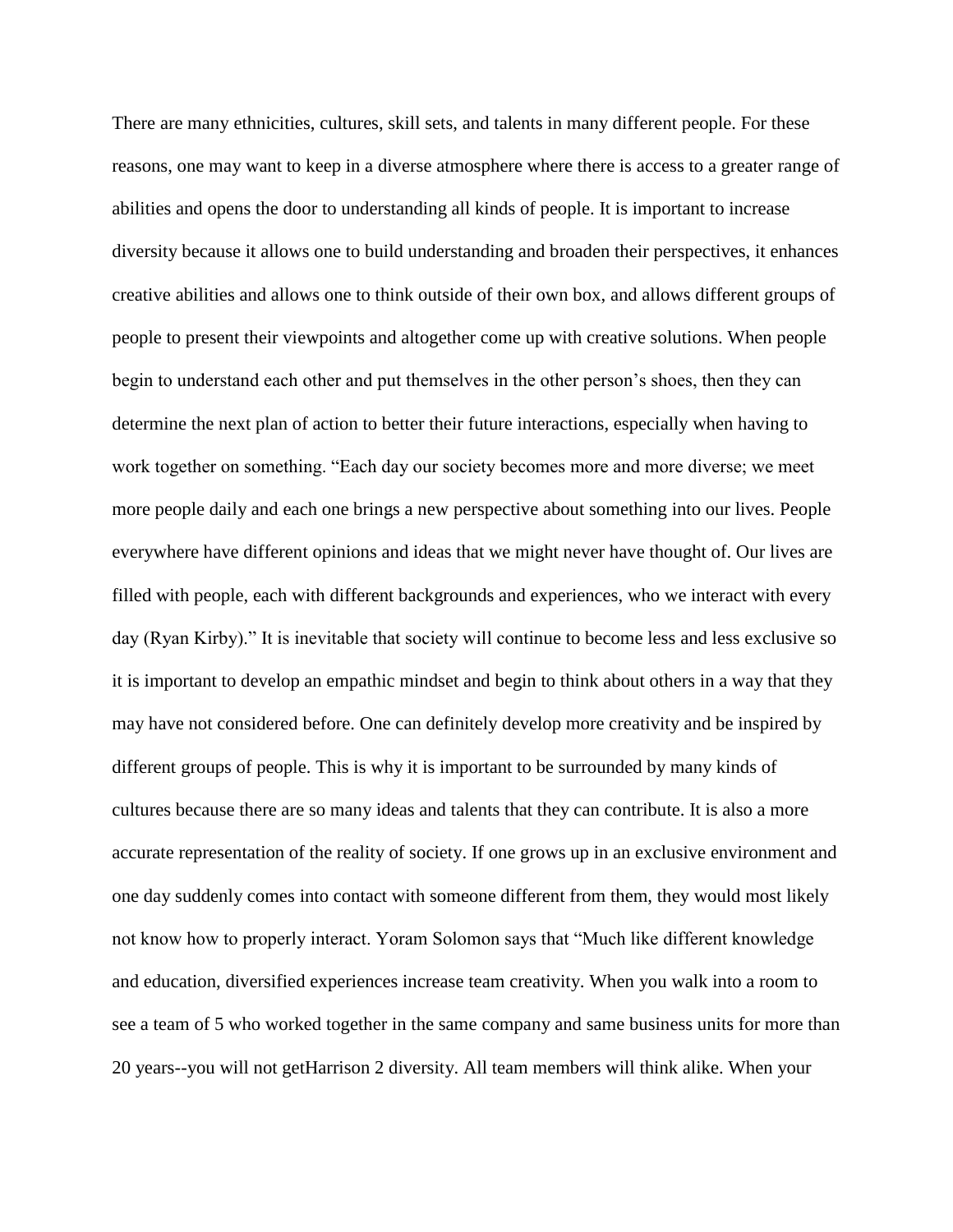team is made of members who worked in very different business units and possibly different companies--you are assured to increase team creativity." Diversified groups lead to diversified thoughts and that helps broaden the spectrum of things that can be accomplished in society and regular lifestyle. Everyone wants to feel that their opinion is valid and heard. They want to know that their thoughts, ideas, and skills are significant and can contribute. People of different backgrounds all have a different set of skills and talents that another person may not possess. Bringing those skills together in a diversified atmosphere can make for higher performance in anything and can build stronger bonds. A great point was stated about employees in the workplace, "When employees know their workplace embraces diversity, they are more likely to feel comfortable being themselves, and when they feel they can be themselves, their performance will increase(Porpoise)." Individuals want to feel comfortable investing their ideas and living their lives and if they feel the freedom to do so, then they will excel in everything they put their minds to; free from the hindrances of prejudices and assumptions made about them.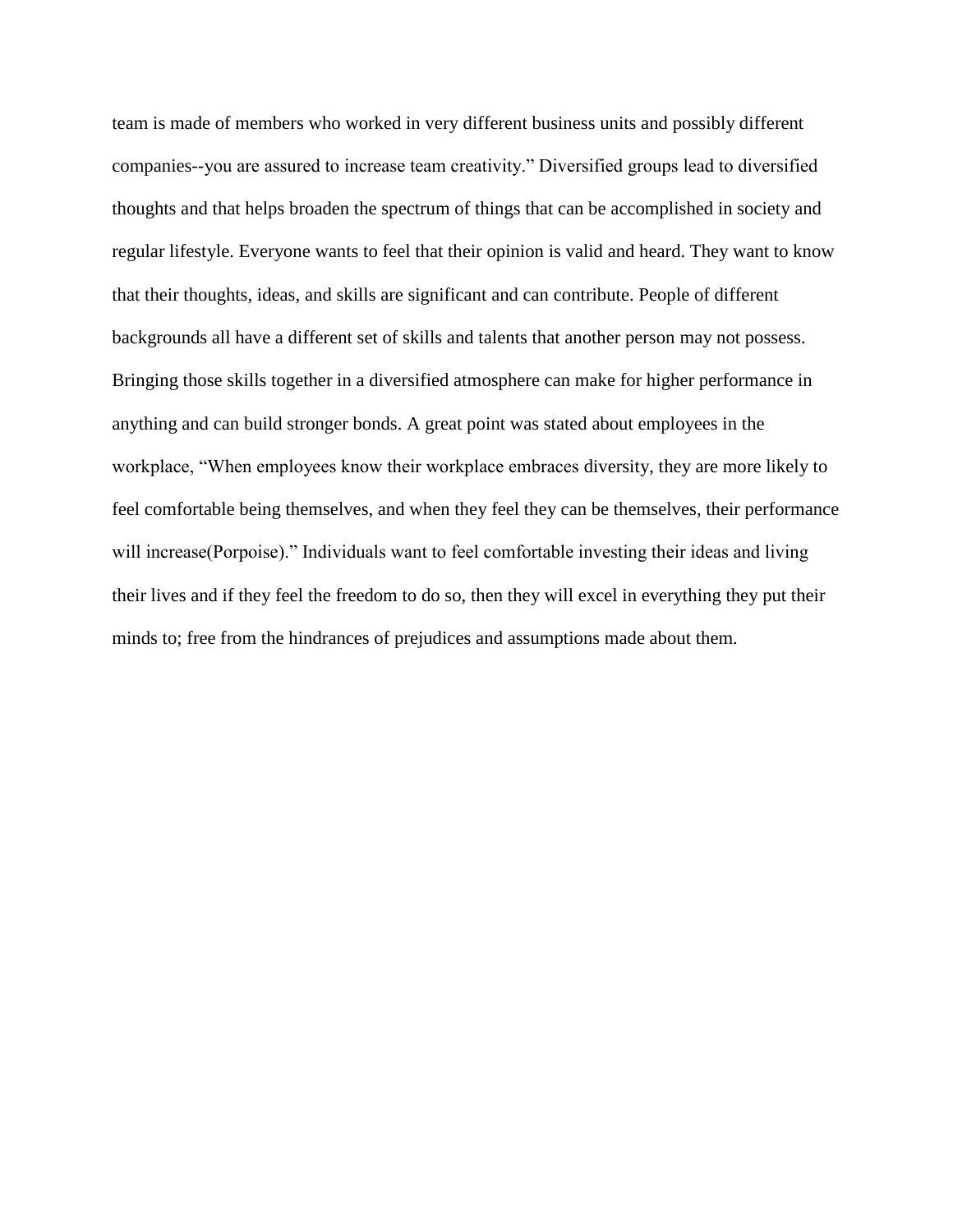# **Why is it important to increase diversity?**

City of BR Essay

Number of words: 777

Ashante Harris

McKinley Senior High School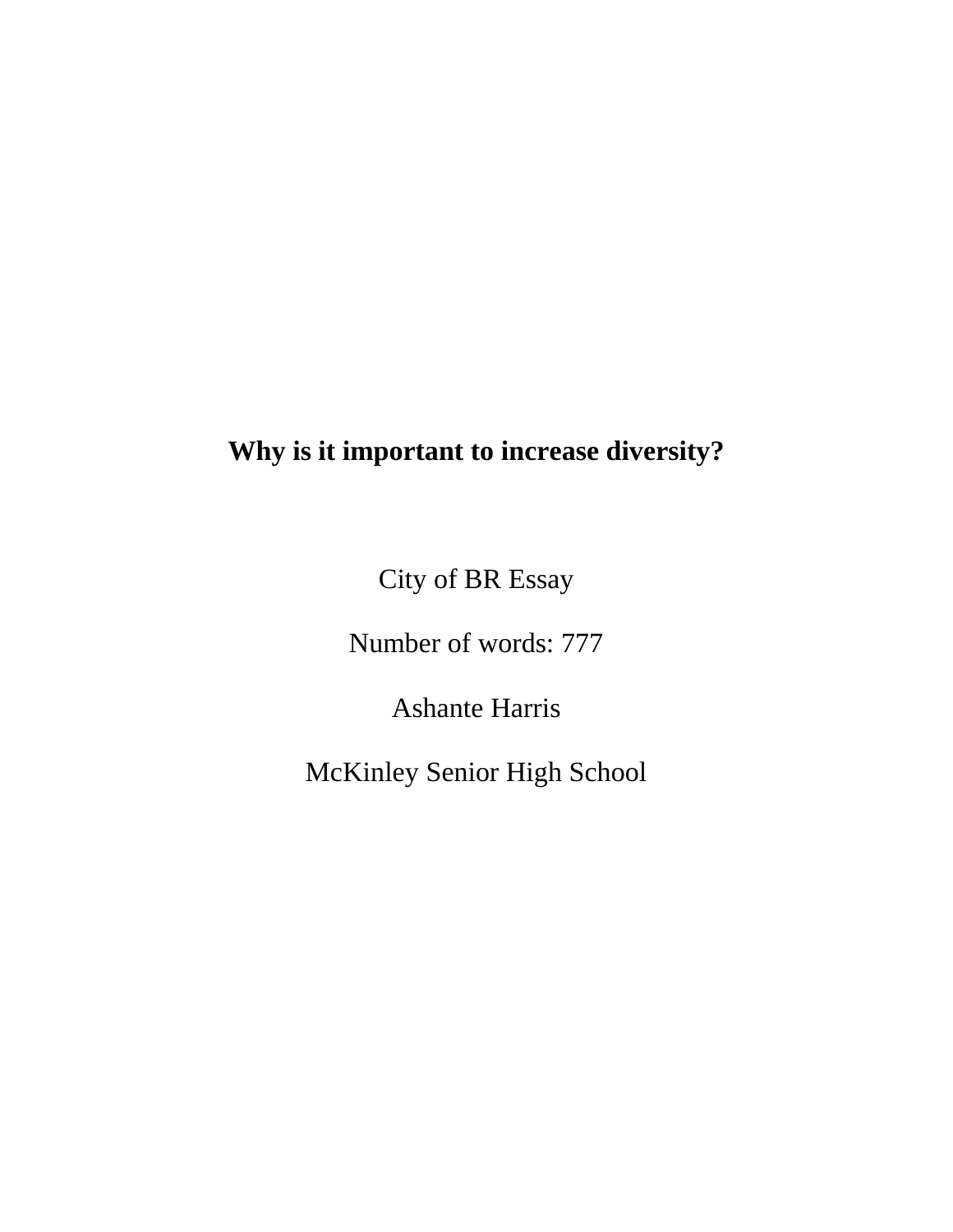Why is it important to increase diversity? That is a well-known question that most can not find an answer to. Let us ask a question. "What is diversity?" According to Webster's Dictionary, the paraphrased definition of their official definition is to be different and not the same as everyone else. So, why would it be important to increase that difference? What is important about diversity? What does it mean when diversity is increased? Those are the main questions that we will be discussing today.

Let us start with "why would it be important to increase that difference in diversity?". That is a big question. I may have found an answer. Try to picture this in your head. There is a pit. That pit contains all red balls except for one white ball. This is important because out of all the red balls the white one stands out the most. All of the red balls believe that the white ball will never be noticed because there is only one of them. They will always be surrounded by red balls which will lead them to eventually find a way to stand out from everything else. Imagine that this was with people and the red balls were every other race while the white ball is an African-American. Everyone says that being different can be a good or bad thing. There is a belief that everyone is different in their way. That difference is what is keeping the world sane. Being different also leads to success. So, increasing a difference in the diversity that the world so desperately needs would lead the citizens of the world to have different perspectives of the world around them. It would stand out from everyone else that blends in the background.

Next, "What is important about diversity?". Diversity means to be different. Being different means to stand out. Standing out means you are not like everyone else. That is what diversity means. So, what is so important about that difference? I will give you an example. In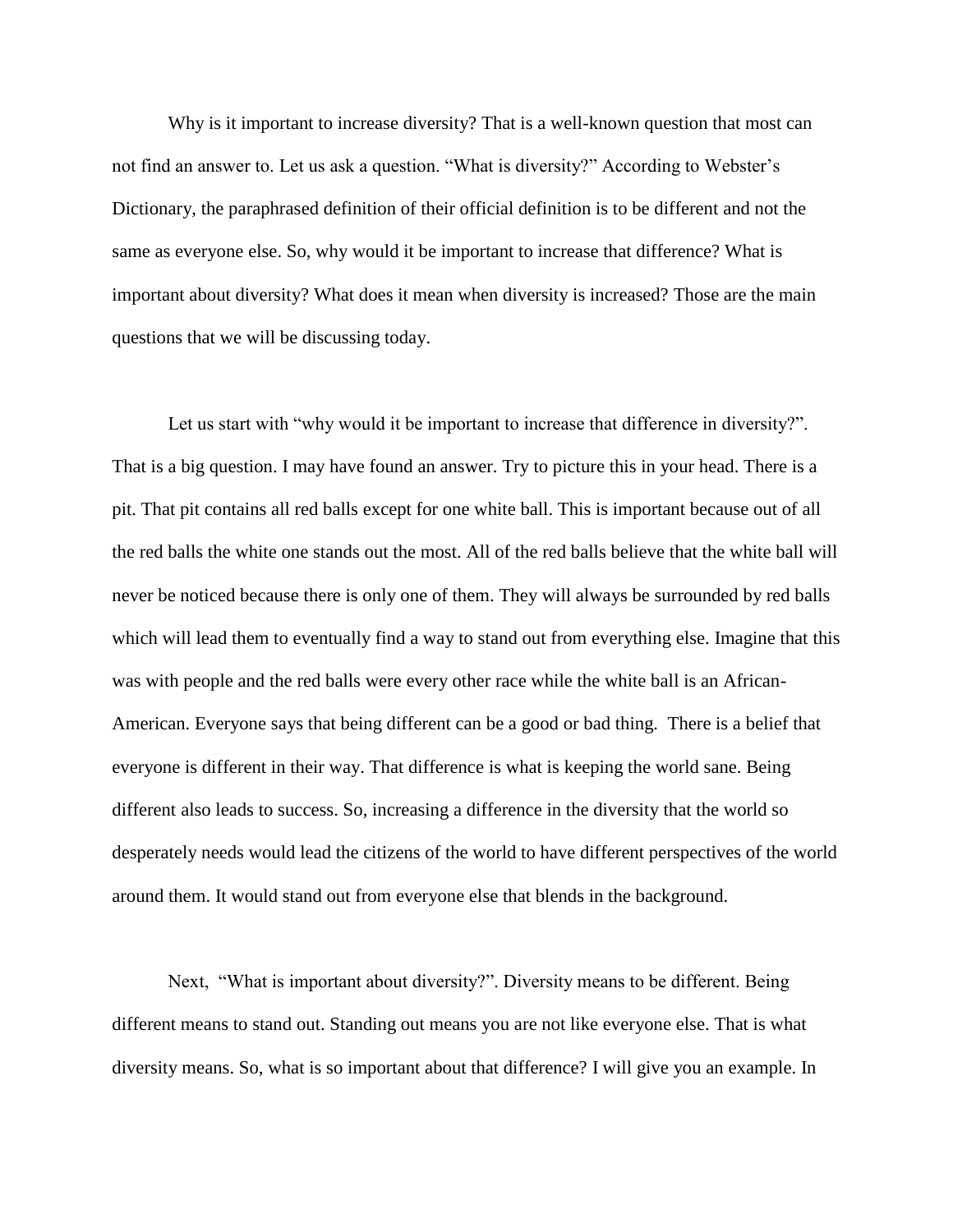1955, an African-American woman sat on a bus. When a white man entered that bus and told this woman that she had to give up her seat, she said no. If it was any other African-American, they would have immediately given up their seat and proceeded to the back of the bus. This woman did not. Her name was Rosa Parks. Rosa Parks was different. Because she did not like the way African-Americans were being segregated and she did not see much being done about it, she decided that she was going to do something about it. She is not the only different person. There were many others before and after her. They may have done something similar to this or different from this but they did it for the same reason, to be different from everyone else and to show that they were different.

Now, "what does it mean when diversity is increased?". Let us rephrase this question. What does it mean when there are more different people in the world? This would mean that there is more creativity. Let us refer back to the ball example. Since that white ball is different from everything else, it would lead to a different mindset. All of the red balls think the same, while the white ball thinks differently. Should we change the example to where there is an even amount of white and red balls. There would be a group that thinks the same and another group that has different and creative ideas. The diversity has increased which means that there are now more white balls than there originally were. Imagine this was with people. The red balls are every other race while the white balls are African-Americans. With more African-Americans around, there can be more different ideas and more creative thinking. When diversity is increased, you can say that the world is becoming more educated. What I mean by this is, that more and more citizens start to become more aware of the people around them. They start to recognize that some are different compared to others and themselves. Even in the workplace